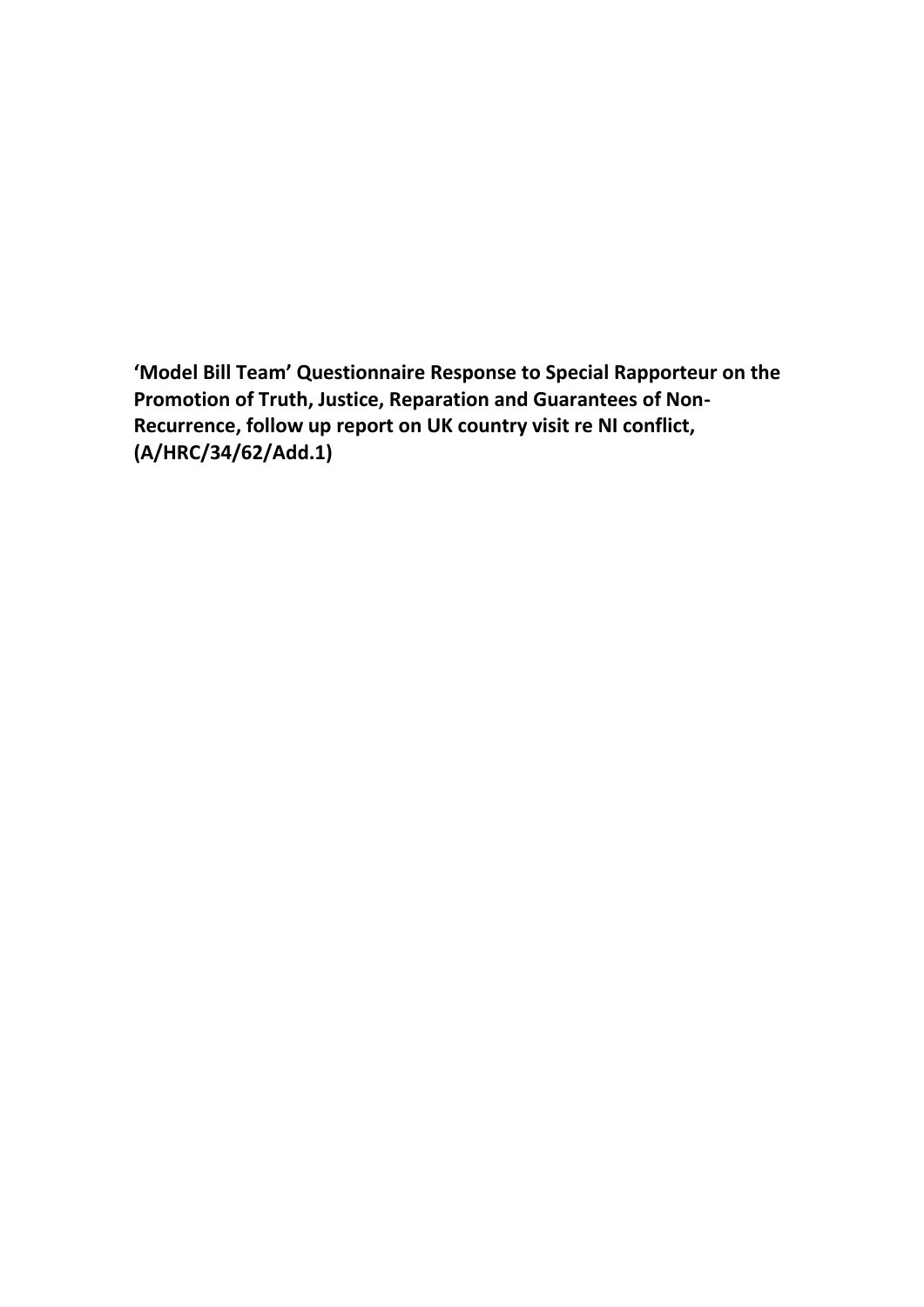## **Introduction**

This response is on behalf of the 'Model Bill Team', which comprises of the Committee on the Administration of Justice (CAJ) and academics from the School of Law, Queen's University Belfast. CAJ was established in 1981 and is an independent non-governmental organisation affiliated to the International Federation of Human Rights (FIDH). Its membership is drawn from across the community.

Since 2014, CAJ has operated as the NGO partner in the 'Model Bill Team'. The Model Bill team is led by Professor Kieran McEvoy, along with Professor Louise Mallinder, Dr Anna Bryson, and key CAJ staff. The group is referred to as the 'Model Bill Team' because we drafted a model bill in 2015 detailing what the commitments made in the Stormont House Agreement would look like in legislative form. This work has a dedicated website: <https://www.dealingwiththepastni.com/>

The purpose of the work is to inform key debates on dealing with the past in Northern Ireland and in particular to provide accessible legal and policy commentary to a wide range of stakeholders including: victims and survivors, civil society organisations, the British and Irish governments, political parties, veterans, former combatants, the British Army, the PSNI, religious leaders and other stakeholders.

Among the products of this team are the following reports that are available at:

<https://www.dealingwiththepastni.com/project-outputs/project-reports>

- K. McEvoy, D. Holder, L. Mallinder, A. Bryson, B. Gormally & G. McKeown "*Prosecutions, Imprisonment and the Stormont House Agreement: A Critical Analysis of Proposals on Dealing with the Past in Northern Ireland*" April 2020.<sup>1</sup>
- K. McEvoy, A. Bryson, L. Mallinder, D. Holder "*Addressing the Legacy of Northern Ireland's Past: Response to the NIO Public Consultation"* September 2018.<sup>2</sup>
- K. McEvoy '*Dealing with the Past in Northern Ireland: A Proposed Model for Information Redaction under the Stormont House Agreement'* <sup>3</sup> March 2017.
- K. McEvoy, A. Bryson, B. Gormally, D. Greenberg, J. Hill, D. Holder, L. Mallinder & G. McKeown '*Stormont House Agreement: Model Implementation Bill'*<sup>4</sup> 2016.

 $1$  This report covers the eleven distinct proposals on dealing with the legacy of the NI conflict that have been put forward since the Stormont House Agreement. Including the 'new approach to legacy' put forward by the UK government in a statement delivered by the Northern Ireland Office (NIO) in March 2020. The report reviews all of these proposals, benchmarking each against binding human rights obligations, the Good Friday Agreement (GFA), and the Stormont House Agreement (SHA).

<sup>&</sup>lt;sup>2</sup> This report constitutes the response of the QUB/UU/CAJ Model Bill team to the Northern Ireland Office's consultation on 'Dealing with the Legacy of the Past' that opened on 11 May 2018. The consultation response builds on more than a decade of work on legacy issues by some team members but we take as our starting point the 2014 Stormont House Agreement (SHA).

 $3$  This paper is designed to assist efforts to narrow the gap between the different actors on the outstanding issues preventing the establishment of the various past-focused institutions contained in the Stormont House Agreement (2014). This relates to the proposed 'national security veto' over onward disclosure by SHA institutions. In particular, it suggests an independent judicial mechanism that could make determinations on balancing the state's responsibilities to protect people, with the truth-recovery related rights of families affected by the conflict.

<sup>4</sup> The purpose of drafting a Model Bill was to explore in the necessary level of detail how the past-related elements of the Stormont House Agreement could be implemented in practice, in a way that would be human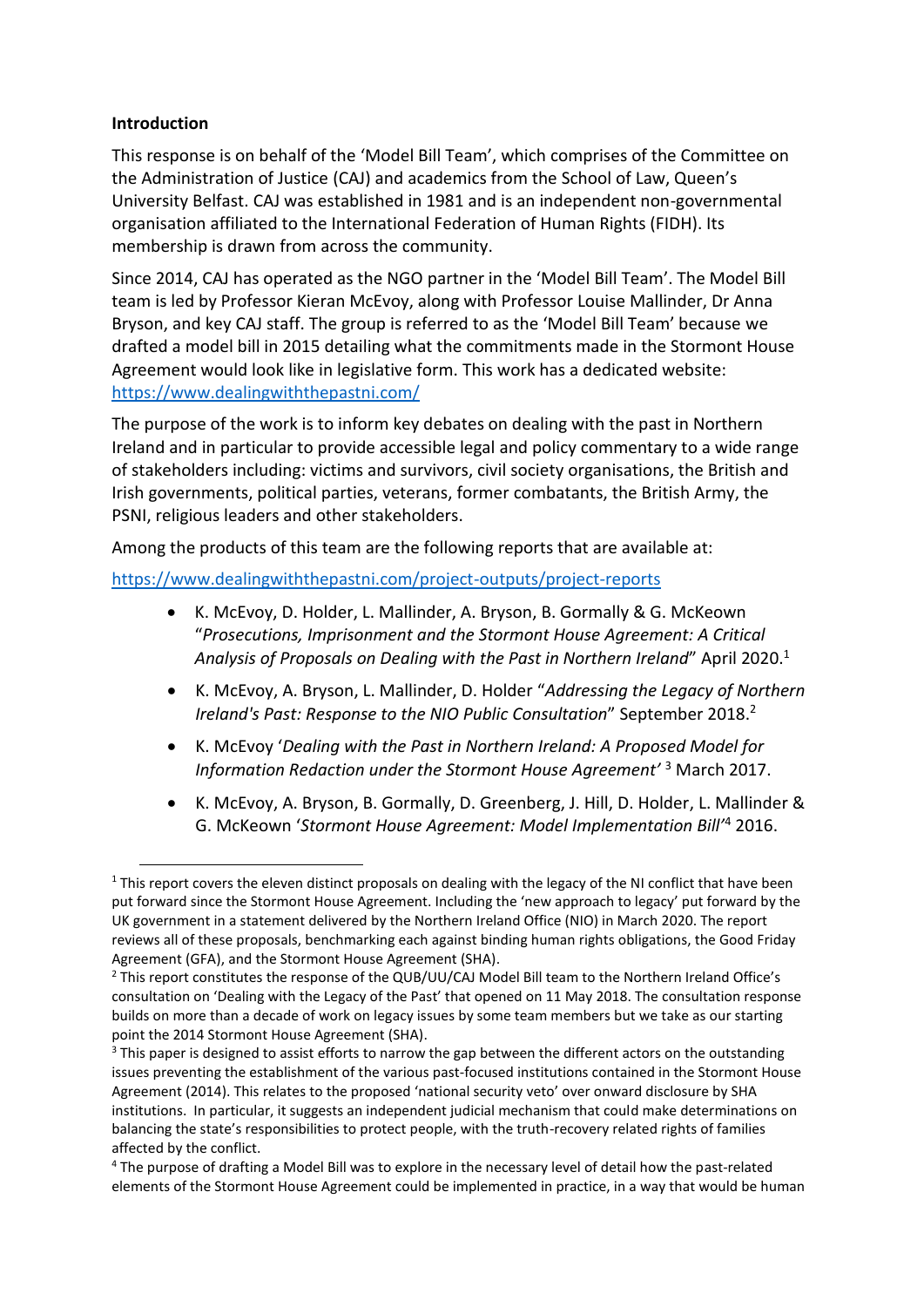The Model Bill Team was pleased to engage extensively with the former Special Rapporteur Pablo De Greiff on the occasion of his country visit in 2016. CAJ has since continued to engage with the human rights machinery of the UN and Council of Europe providing regular updates on the NI situation as regards measures to deal with the legacy of the Northern Ireland conflict.

This included the following submissions to UN treaty bodies since 2016:

- CAJ S[ubmission to the UN Committee Against Torture on the UK's Sixth Periodic](https://caj.org.uk/2019/03/21/cat-submission-mar-19/)  [Report,](https://caj.org.uk/2019/03/21/cat-submission-mar-19/) March 2019 (regarding fate of Human Rights Act/NI Bill of Rights; high use of Closed Material Procedures in NI legacy cases & investigations into conflict related deaths, torture and ill treatment).
- CAJ [Submission to the UN Committee on the Elimination of all forms of](https://caj.org.uk/2019/02/04/submission-to-the-un-committee-on-the-elimination-of-all-forms-of-discrimination-against-women-cedaw-on-the-uks-8th-periodic-report/)  [Discrimination against Women \(CEDAW\) on the UK's 8th Periodic Report](https://caj.org.uk/2019/02/04/submission-to-the-un-committee-on-the-elimination-of-all-forms-of-discrimination-against-women-cedaw-on-the-uks-8th-periodic-report/) January 2019, (regarding Women's full and equal participation in public and political life - the gender related impact of the Northern Ireland conflict.)
- CAJ [Submission to the UN Human Rights Committee ICCPR Follow-up Procedure:](https://caj.org.uk/2017/06/30/s465-united-nations-human-rights-committee-response-concluding-observations-7th-periodic-report-uk-international-covenant-civil-political-rights-iccpr/)  "accountability for conflict[-related violations in Northern Ireland](https://caj.org.uk/2017/06/30/s465-united-nations-human-rights-committee-response-concluding-observations-7th-periodic-report-uk-international-covenant-civil-political-rights-iccpr/)" (CCPR/C/GBR/CO/7)

CAJ has also continued to provide regular 'rule 9' submissions to the Council of Europe Committee of Ministers regarding the implementation of judgments in the Article 2 ECHR right to life cases concerning the actions of the security forces in NI (also known as the 'McKerr group of cases'). These submissions chart in detail UK legacy actions since the SR report, with CAJ communications sent in: [October 2016,](file:///C:/Users/daniel.holder/Desktop/s3-eu-west-1.amazonaws.com/caj.org.uk/2017/03/15125217/S459-CAJ-Rule-9-Submission-to-the-Committee-of-Ministers-on-the-McKerr-group-of-cases-October-2016.pdf) [February 2017,](http://s3-eu-west-1.amazonaws.com/caj.org.uk/2017/03/15125220/S460-CAJ-submission-re-Rule-9-February-2017.pdf) [August 2017,](https://caj.org.uk/2017/09/21/s468-cajs-submission-committee-ministers-august-2017/) [February 2019,](https://caj.org.uk/2019/02/20/submission-to-the-committee-of-ministers-in-relation-to-the-supervision-of-cases-concerning-the-action-of-the-security-forces-in-northern-ireland-feb-2019/) [July 2019,](https://caj.org.uk/2019/09/23/submission-to-the-committee-of-ministers-in-relation-to-the-supervision-of-cases-concerning-the-action-of-the-security-forces-in-northern-ireland-july-2019/) [January 2020,](https://caj.org.uk/2020/03/10/submission-on-mckerr-cases-jan-20/) [April 2020,](https://caj.org.uk/2020/04/27/submission-committee-of-ministers-april-20/) [October 2020.](https://caj.org.uk/2020/12/03/submission-to-the-committee-of-ministers-october-2020/)

This response will now deal with the follow up questions in turn.

rights compliant and answer the needs of victims and broader society. It was decided to take on the responsibility of putting forward practical proposals, within the parameters of the Agreement, rather than producing what the drafters would think of as a perfect model.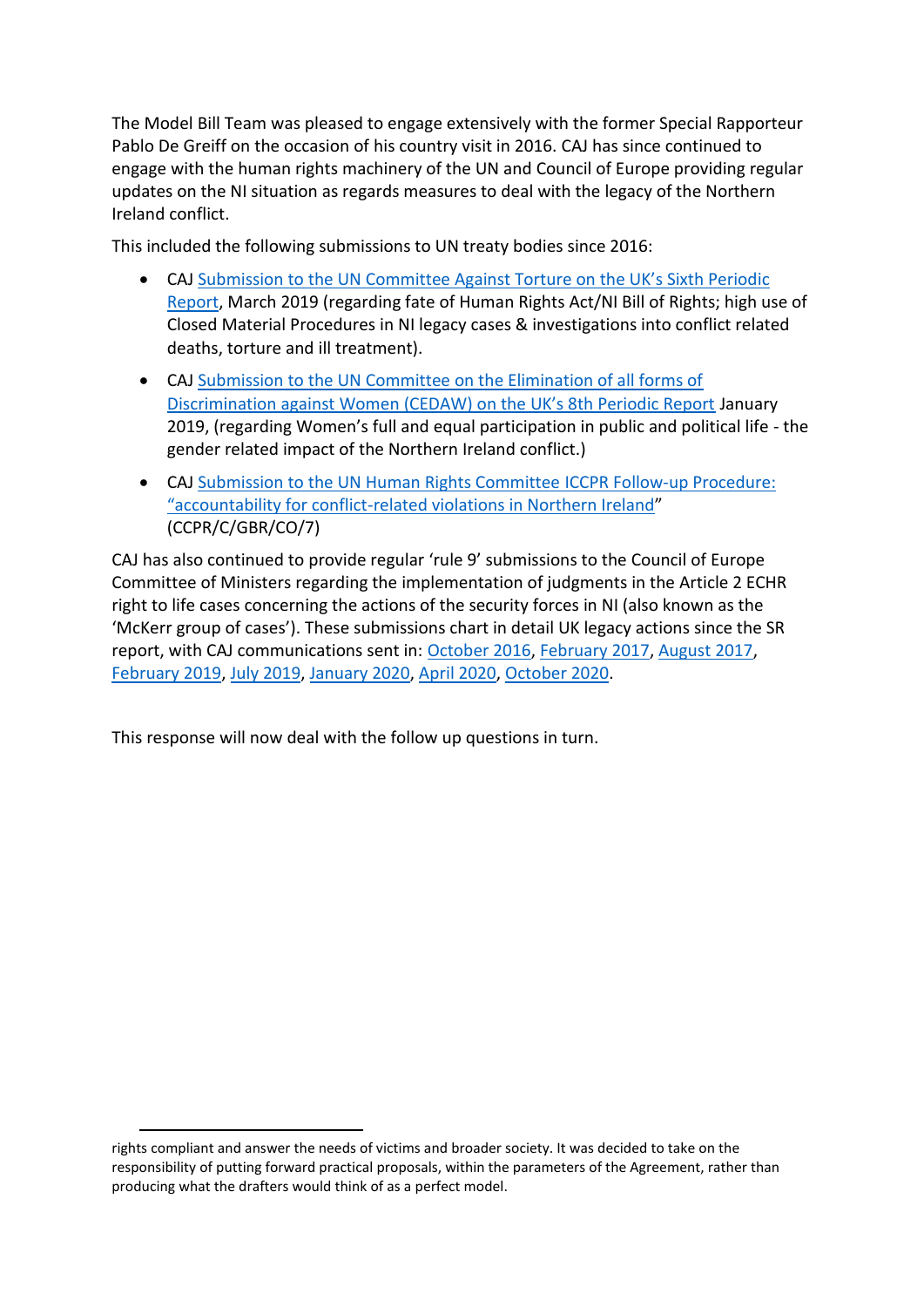**Question 1: At the time of the final report, the new institutional set-up to address the legacy of the Troubles had been outlined in the Stormont House Agreement. It comprised an independent Historical Investigations Unit; an Independent Commission on Information Retrieval; an Oral History Archive; and an Implementation and Reconciliation Group. With regards to these institutions,** 

**•Has the Historical Investigations Unit been granted independence, access to information and adequate funding to avoid problems of earlier mechanisms?** 

**•Has the Implementation and Reconciliation Group been designed, staffed, funded and authorized to address the patterns, themes and structural dimensions of a conflict that cannot be properly understood or addressed as the sum of isolated cases?** 

**•Regarding the Oral History Archive, have issues of its independence and modalities of support to guarantee access and preservation of people's testimony been resolved?** 

**•Have links been established between the different elements of these institutions, such as their timeline, so that they can work as a coordinated whole?** 

**•Have measures been put in place to ensure that these institutions deliver results necessary for accounting for and redressing the past?** 

**(See: A/HRC/34/62/Add.1 para 115-121)**

- 1. From the UNSR report until March 2020, the UK made repeated commitments both domestically and to the international community to legislate to implement the Stormont House Agreement (SHA). However, throughout this time the UK has delayed and prevaricated taking forward the SHA and sought to introduce significant and non-human rights compliant limitations over its provisions.
- 2. At the time of the UNSR report implementation had already been delayed due to the UK insertion of a 'national security veto' in draft legislation. The 'national security veto' generally refers to powers vested in British Government Ministers to redact information out of independent HIU legacy investigation reports for victims' families for the explicit purpose of concealing the role of agents of the state (informants & undercover units) in the killing of their relative. (This issue is further explored below in response to your question on same).<sup>5</sup>
- 3. After several years delay and pressure from the international community (in the form of the UN institutions and CoE Committee of Ministers), the UK in 2018 ultimately took forward a public consultation into draft SHA legislation (including the 'national security veto'). Whilst Ministers confirmed in April 2017 to the UK Parliament that the SHA proposals were sufficiently developed for consultation, the consultation did not open until May 2018, and closed in October 2018. 17,000 responses were received. In July 2019 the UK published its response to the SHA consultation document, but this is limited to generally summarising the views of

<sup>&</sup>lt;sup>5</sup> A 'national security' redaction power was also vested in both the British and Irish governments in the context of the Independent Commission for Information Retrieval (ICIR).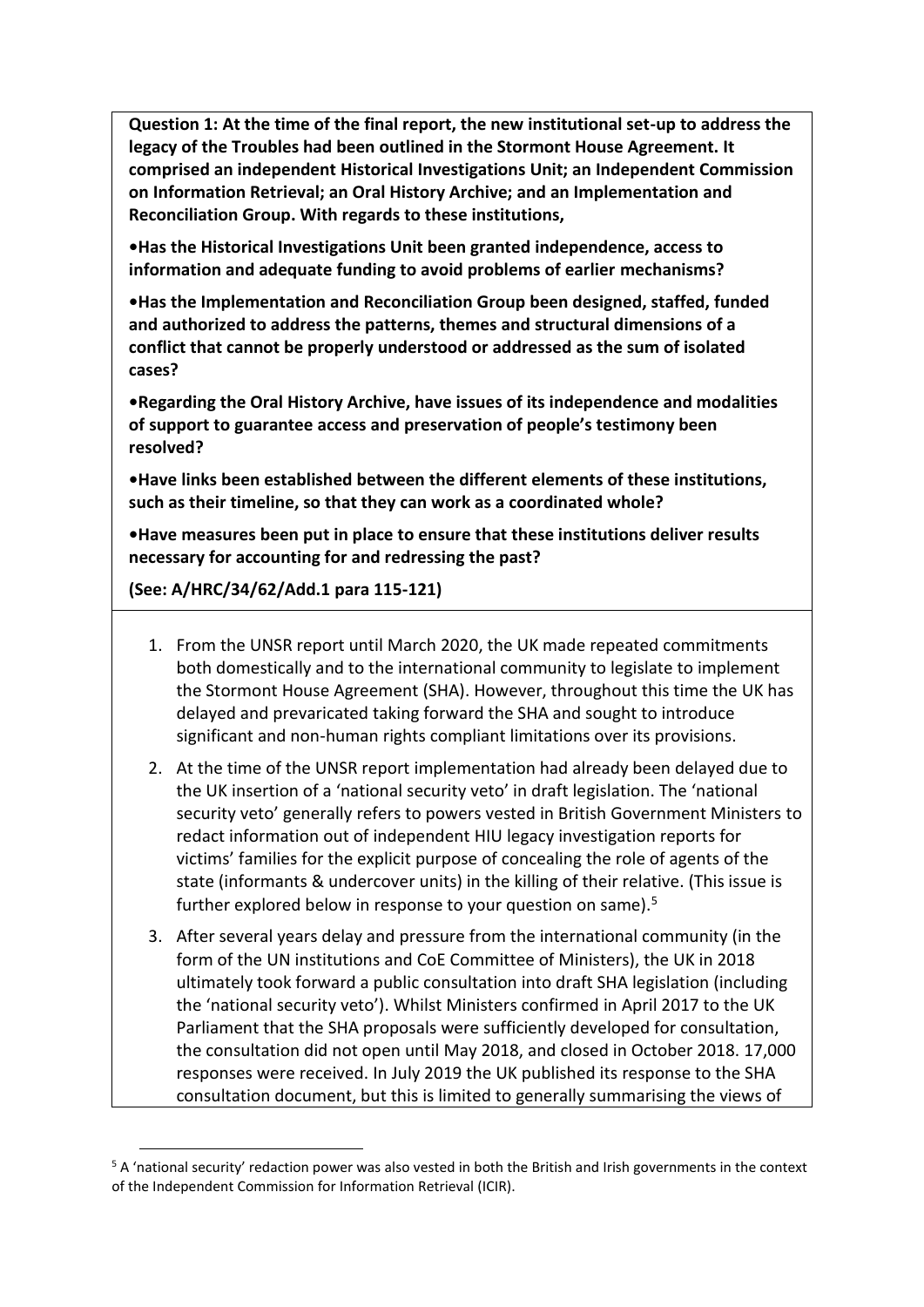consultees (including demonstrating majority support for the SHA), but did not set out a UK policy response to the consultation.

- 4. Whilst the SHA requires legislation in the UK Parliament (and not regional NI Assembly, which has limited competence for justice powers) it should be noted the NI Executive collapsed from early 2017 until its restoration, further to the January 2020 (UK-Ireland) '*New Decade New Approach'* deal. Whilst the initial trigger for the collapse was a scandal over public resources and a renewable energy scheme, the failure to implement commitments in previous agreements, including the SHA legislation, also contributed to the sustainability of the NI institutions becoming untenable.
- 5. During the period of delay in the establishment of the SHA institutions, in the context of ECHR Article 2 duties, a range of strategic litigation on behalf of victims and the residual role of criminal justice institutions, the first decisions since the Good Friday Agreement to prosecute members of the British Army for conflict related killings were taken. There have been a handful of decisions to prosecute, including first in 2015 a solider in relation to the shooting of a civilian with learning disabilities in 1974, and subsequently one solider in relation to the 1972 Bloody Sunday massacre of civil rights demonstrators. There was a fierce backlash from elements of the British political, military and media establishment in relation to these two prosecutorial decisions in particular. Significant disinformation informed what became a narrative that members of the security forces were being subject to a 'witch hunt'. This included erroneous assertions by the UK Prime Minister in the UK Parliament that current legacy investigations only focused on the security forces. There were also unconstitutional assertions from the UK's chief military officer that he would 'stamp out' NI legacy investigations, and repeated Parliamentary interventions from MPs from the ruling Conservative party. This included attacks on law officers and regular unsubstantiated claims of bias in the NI criminal justice system. A detailed analysis by the Model Bill team found that such claims were "neither factually nor legally accurate and lack intellectual credibility."<sup>6</sup>
- 6. In this context a series of alternative proposals to the SHA were put forward by military veterans, Conservative MPs, 'innocent victims' groups, the Parliamentary defence committee and others. These largely proposed various forms of *de facto* amnesty in the form of statutes of limitations, vetoes or other restrictions that would limit or prevent investigations or prosecutions into members of the security forces. In a report published in April 2020, the Model Bill team critiqued these various proposals, many of which would involve a reversal of justice reforms of the peace process. This report tested each proposal for compliance with the ECHR,

<sup>&</sup>lt;sup>6</sup> See April 2020 report: [https://www.dealingwiththepastni.com/project-outputs/project-reports/prosecutions](https://www.dealingwiththepastni.com/project-outputs/project-reports/prosecutions-imprisonment-and-the-stormont-house-agreement-a-critical-analysis-of-proposals-on-dealing-with-the-past-in-northern-ireland)[imprisonment-and-the-stormont-house-agreement-a-critical-analysis-of-proposals-on-dealing-with-the-past](https://www.dealingwiththepastni.com/project-outputs/project-reports/prosecutions-imprisonment-and-the-stormont-house-agreement-a-critical-analysis-of-proposals-on-dealing-with-the-past-in-northern-ireland)[in-northern-ireland](https://www.dealingwiththepastni.com/project-outputs/project-reports/prosecutions-imprisonment-and-the-stormont-house-agreement-a-critical-analysis-of-proposals-on-dealing-with-the-past-in-northern-ireland) Also for a detailed narrative on this issue until June 2017 see: [Submission to the UN Human](https://caj.org.uk/2017/06/30/s465-united-nations-human-rights-committee-response-concluding-observations-7th-periodic-report-uk-international-covenant-civil-political-rights-iccpr/)  Rights Committee ICCPR Follow-[up Procedure: "accountability for conflict](https://caj.org.uk/2017/06/30/s465-united-nations-human-rights-committee-response-concluding-observations-7th-periodic-report-uk-international-covenant-civil-political-rights-iccpr/)-related violations in Northern [Ireland](https://caj.org.uk/2017/06/30/s465-united-nations-human-rights-committee-response-concluding-observations-7th-periodic-report-uk-international-covenant-civil-political-rights-iccpr/)"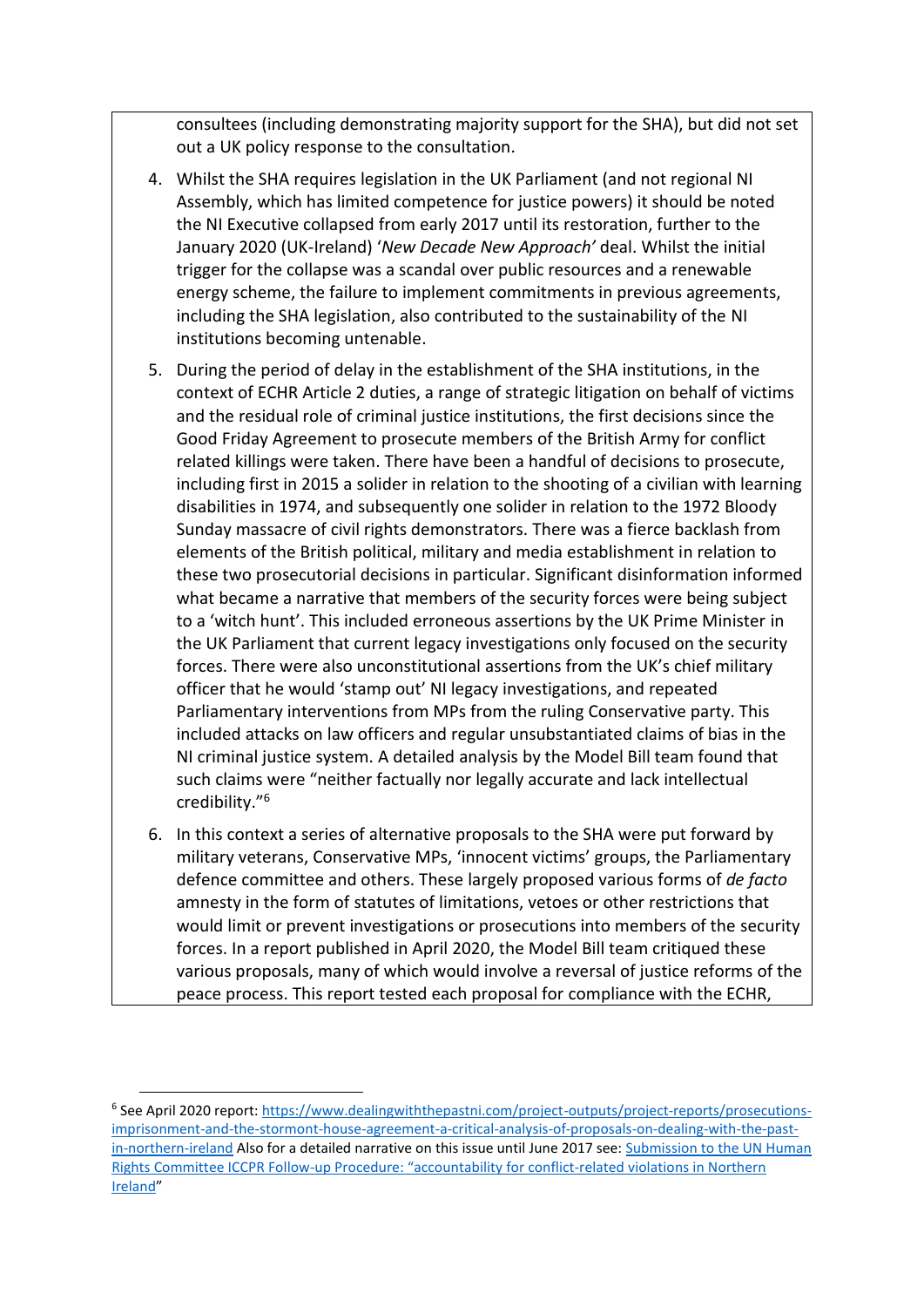Good Friday Agreement (GFA) and SHA.<sup>7</sup> Under current GFA provisions persons convicted of conflict related offences will serve a maximum of two years in prison. One alternative assessed by the Model Bill Team in the April 2020 report is a further reduction of this to zero, with a potential link to cooperation with truth recovery through the ICIR. In our view, in a context of the implementation of the SHA, such a move which guaranteed Article 2 compliant investigations, independent prosecutorial decision-making on whether or not to prosecute, a fair trial and only if a person is then found guilty, an administrative decision to reduce jail time from its current two year maximum to zero would be compliant with the rule of law in general and the procedural requirements of Article 2 of the ECHR in particular.

- 7. Into 2019, the Council of Europe Committee of Ministers continued to express its 'serious concerns' about the lack of establishment of the HIU and other SHA institutions urging a timetable for their implementation in an ECHR compliant manner. Following the December 2019 UK General Election the incoming UK Government legislative programme ("Queen's Speech") committed to the "prompt implementation of the Stormont House Agreement". On 9 January 2020, the British and Irish Governments published their New Decade, New Approach (NDNA) agreement to restore the Northern Ireland government. The NDNA committed to the introduction of the SHA legislation into the UK Parliament 'within 100 days' (i.e. by April 2020).
- 8. Following the successful conclusion of the NDNA agreement, the UK Prime Minister sacked the NI Secretary of State Julian Smith MP who had negotiated the restoration of devolved government including the renewed commitment to implement the SHA within 100 days. Mr Smith was replaced by Brandon Lewis MP who subsequently came to international attention having told the UK Parliament that the UK Government would proceed to legislate to break international law in a "specific and limited way" in relation to Brexit withdrawal treaty obligations. <sup>8</sup> The new UK Government also led to the elevation of advocates of a military amnesty who had previously been on the fringes of the Conservative party. One such MP was appointed to the ministerial position of (military) Veterans' Minister.
- 9. On 18 March 2020 (just ahead of the April 2020 NDNA deadline to implement the SHA) the UK Government through a Written Ministerial Statement (WMS) to the UK Parliament by the Secretary of State for NI signalled the unilateral abandonment of the commitment to implement the SHA. The WMS signalled the UK would instead adopt an unclear alternative 'fast track' information recovery approach that would not involve discharge of the UK's duties to independently investigate conflict related deaths under the ECHR. The WMS was intentionally made on the same day as the UK government introduced the *Overseas Operations (Service Personnel and Veterans) Bill* into the UK Parliament. That Bill introduces a qualified presumption against prosecution (after a five year period) against members of the British armed forces who have served overseas (but not in

<sup>&</sup>lt;sup>7</sup> See April 2020 report: [https://www.dealingwiththepastni.com/project-outputs/project-reports/prosecutions](https://www.dealingwiththepastni.com/project-outputs/project-reports/prosecutions-imprisonment-and-the-stormont-house-agreement-a-critical-analysis-of-proposals-on-dealing-with-the-past-in-northern-ireland)[imprisonment-and-the-stormont-house-agreement-a-critical-analysis-of-proposals-on-dealing-with-the-past](https://www.dealingwiththepastni.com/project-outputs/project-reports/prosecutions-imprisonment-and-the-stormont-house-agreement-a-critical-analysis-of-proposals-on-dealing-with-the-past-in-northern-ireland)[in-northern-ireland](https://www.dealingwiththepastni.com/project-outputs/project-reports/prosecutions-imprisonment-and-the-stormont-house-agreement-a-critical-analysis-of-proposals-on-dealing-with-the-past-in-northern-ireland)

<sup>8</sup> <https://www.bbc.co.uk/news/uk-politics-54073836>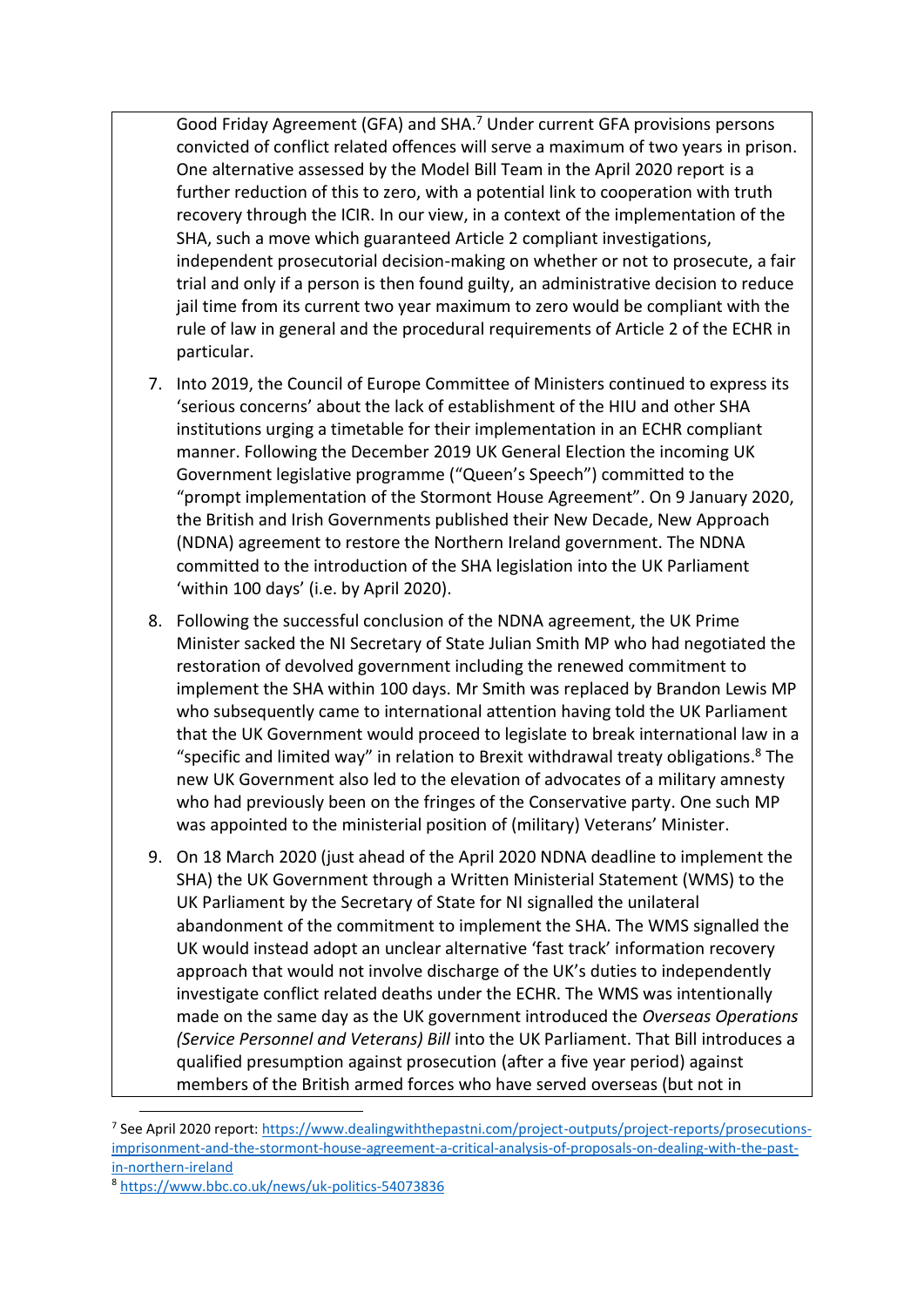Northern Ireland), including for war crimes including torture and extrajudicial killings. The Bill would also qualify the incorporation of the ECHR in UK law. The WMS set out that the change as regards the UK position on the SHA was to "ensure equal treatment of Northern Ireland veterans and those who served overseas."<sup>9</sup> This was subsequently echoed by the Veterans' Minister, who stated in the debate on the Overseas Bill: "The commitment of equal treatment in any Northern Ireland Bill that comes forward will be absolutely adhered to."<sup>10</sup> At the time of writing, the Overseas Bill is presently before the upper chamber (House of Lords) of the UK Parliament. The Joint Committee on Human Rights of the UK Parliament has found that the Overseas Bill "breaches the UK's international legal obligations under international humanitarian law, human rights law and international criminal law."<sup>11</sup>

- 10. The Irish government, the other State Party to the SHA, strenuously objected to the announcement that the UK government was unilaterally abandoning the SHA, on which it had not been consulted. In addition to human rights NGOs' concerns that WMS proposals would be unlawful, the NHRI – the NI Human Rights Commission also expressed its 'deep initial concerns' the proposals would not be ECHR compliant.<sup>12</sup> The NI Secretary of State however subsequently had to appoint all six human rights Commissioners (that form the Commission along with a Chief Commissioner). The six appointments, in conflict with the pluralist composition provisions of the UN Paris Principles, were highly state-centric with half the new Commissioners from an NI policing background, despite a broader pool of approved candidates having been presented to the Secretary of State for selection. <sup>13</sup> This may have jeopardised the 'A status' of the NIHRC which is due for re-accreditation by the UN GANHRI Sub-Committee on Accreditation in October 2021.<sup>14</sup>
- 11. Under the GFA, the NI Executive involves mandatory power sharing between (British) unionist and (Irish) nationalist parties. The SHA had also been negotiated by the five parties in the NI Executive. Four of the five parties to the Executive have continued that support. One party the Ulster Unionist Party, (which at the time of the SHA was led by a former Victims' Commissioner, but is now led by a former military commander, and whose legacy spokesperson is also a former military officer) has shifted its position to one of active opposition to the SHA. The SHA was a significant NI electoral issue in the December 2019 election. In particular, there was focus from the UUP on removing proposed powers in the HIU

<sup>13</sup> For details see: [https://www.theguardian.com/uk-news/2021/jan/11/high-status-of-northern-ireland](https://www.theguardian.com/uk-news/2021/jan/11/high-status-of-northern-ireland-human-rights-body-being-put-at-risk)[human-rights-body-being-put-at-risk](https://www.theguardian.com/uk-news/2021/jan/11/high-status-of-northern-ireland-human-rights-body-being-put-at-risk) and<https://caj.org.uk/2020/11/04/just-news-november-2020/>

<sup>9</sup> <https://www.gov.uk/government/news/addressing-northern-ireland-legacy-issues>

<sup>&</sup>lt;sup>10</sup> Hansard Vol 680 Overseas Operations Bill Second Reading House of Commons 23 September 2020. (Column 1022, Minister Johnny Mercer MP[\) https://hansard.parliament.uk/commons/2020-09-23/debates/BE01763F-](https://hansard.parliament.uk/commons/2020-09-23/debates/BE01763F-2480-4C4B-9FAA-E36AC7158566/OverseasOperations(ServicePersonnelAndVeterans)Bill)[2480-4C4B-9FAA-E36AC7158566/OverseasOperations\(ServicePersonnelAndVeterans\)Bill](https://hansard.parliament.uk/commons/2020-09-23/debates/BE01763F-2480-4C4B-9FAA-E36AC7158566/OverseasOperations(ServicePersonnelAndVeterans)Bill)

<sup>11</sup> [https://committees.parliament.uk/committee/93/human-rights-joint-committee/news/120321/operations](https://committees.parliament.uk/committee/93/human-rights-joint-committee/news/120321/operations-service-personnel-and-veterans-bill-is-unjustifiable-ineffective-and-will-prevent-justice-from-being-done-say-joint-committee-on-human-rights/)[service-personnel-and-veterans-bill-is-unjustifiable-ineffective-and-will-prevent-justice-from-being-done-say](https://committees.parliament.uk/committee/93/human-rights-joint-committee/news/120321/operations-service-personnel-and-veterans-bill-is-unjustifiable-ineffective-and-will-prevent-justice-from-being-done-say-joint-committee-on-human-rights/)[joint-committee-on-human-rights/](https://committees.parliament.uk/committee/93/human-rights-joint-committee/news/120321/operations-service-personnel-and-veterans-bill-is-unjustifiable-ineffective-and-will-prevent-justice-from-being-done-say-joint-committee-on-human-rights/) 

<sup>12</sup> [https://www.belfasttelegraph.co.uk/news/northern-ireland/nis-human-rights-chief-says-legacy-plans-might](https://www.belfasttelegraph.co.uk/news/northern-ireland/nis-human-rights-chief-says-legacy-plans-might-notbe-legal-39207801.html)[notbe-legal-39207801.html](https://www.belfasttelegraph.co.uk/news/northern-ireland/nis-human-rights-chief-says-legacy-plans-might-notbe-legal-39207801.html) 

<sup>14</sup> <https://nhri.ohchr.org/EN/AboutUs/GANHRIAccreditation/Pages/2020-Sessions.aspx>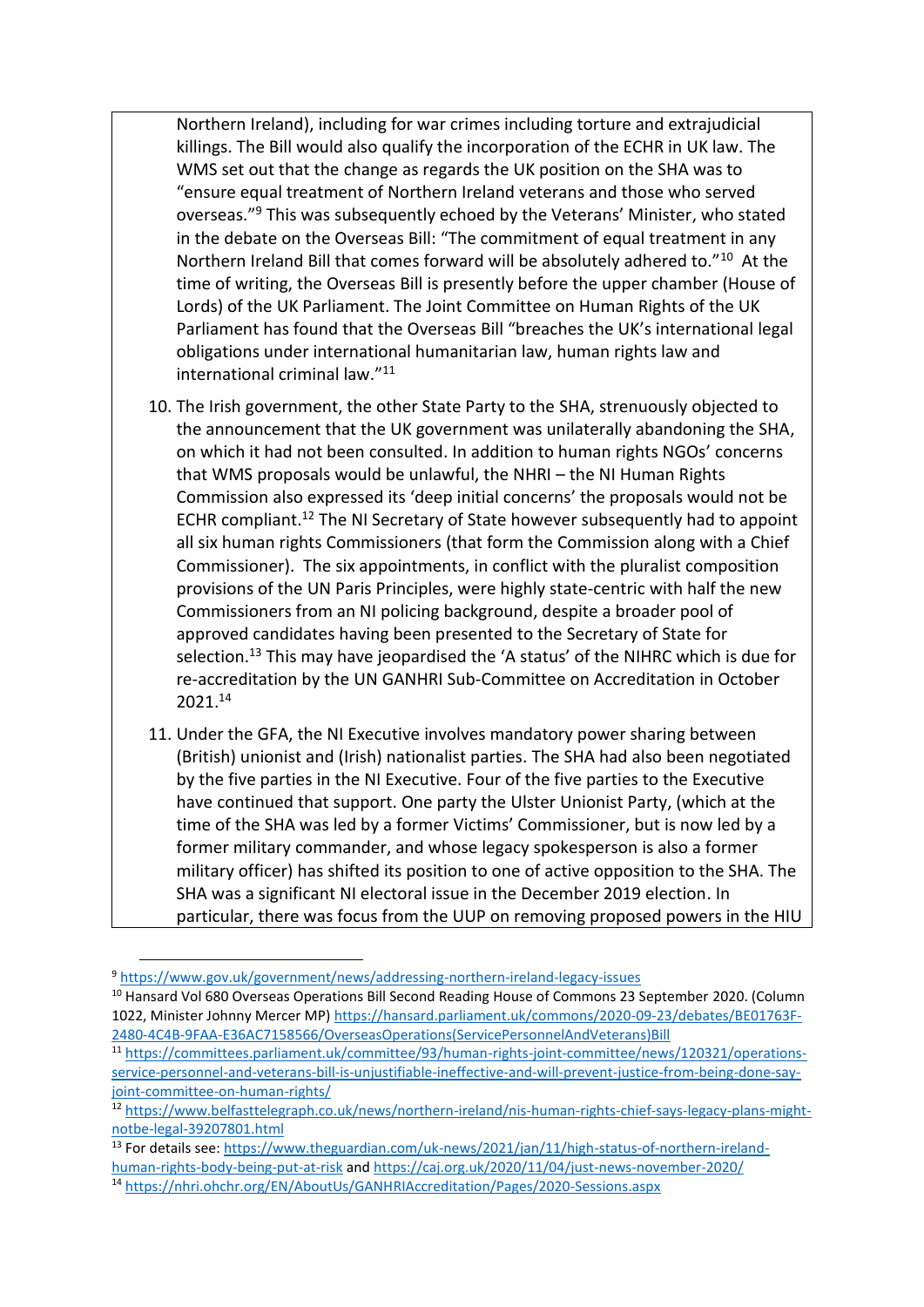to investigate grave or exceptional past misconduct by the Royal Ulster Constabulary (the NI police force during the conflict) that related to a conflict related death. Whilst such proposed HIU powers were misrepresented as 'new powers' they reflect the present legacy powers of the Police Ombudsman.<sup>15</sup>

- 12. To date the UK has yet to set out any further policy detail whatsoever or engage on the new legacy proposals in its WMS. On the 20 July 2020 in an incidental Ministerial response to a question in a debate on civil claims against the UK military for actions abroad a Minister of State for Defence stated that the UK was actively preparing new NI legacy legislation.<sup>16</sup> A cross-party UK Parliamentary inquiry reported in October 2020 finding that "The two-page WMS remains the only source of information on the new policy" and stated that "We are dismayed by the lack of consultation and engagement with representative groups by the NIO on its new proposals both before and after the publication of the WMS in March 2020. The WMS was a unilateral and emphatic announcement of intent rather than part of a meaningful consultation process." Noting seven months had passed since the WMS the Inquiry also stated it was 'deeply worrying' that the UK Government had not provided any further policy detail since. For its part, the Inquiry branded the proposals in the WMS as "unilateral and unhelpful."<sup>17</sup>
- 13. The WMS was silent on the proposals for the Oral History Archive and has thus done nothing to allay ongoing concerns regarding its independence and the need to develop a governance model and modalities of outreach and engagement that will build cross-community trust.
- 14. In October 2020, the victims' group WAVE Trauma Centre– 'the largest cross community victims and survivors support group in Northern Ireland' wrote an open multi-signature letter to UK Parliamentarians. This noted that the WMS had "unilaterally and without reference to any victims and survivors stakeholder groups" set aside the SHA to instead focus on protecting military veterans though a process of closing the vast majority of unresolved cases through a process of 'speedy desktop review' that would constitute a de facto amnesty across the full spectrum of cases, including those involving paramilitaries. WAVE recalled they had last spoken to the Secretary of State for Northern Ireland in the immediate aftermath of the WMS where he had committed to 'intensive engagement' on the issues in the WMS. WAVE however noted, "We have heard absolutely nothing from him since then." The victims' group has also raised concerns that the

<sup>&</sup>lt;sup>15</sup> For further information see CAJ submission to Committee of Ministers, January 2020.

<sup>16</sup> https://hansard.parliament.uk/Lords/2020-07-20/debates/3746196E-EFCF-4639-91BC-

<sup>2</sup>D997F50E14A/BritishOverseasTroopsCivilLiabilityClaims

<sup>&</sup>quot;Lord Dannatt (CB) My Lords, when does the Minister believe that Her Majesty's Government will extend legislation in the overseas operations Bill to cover operations in Northern Ireland? Baroness Goldie [V] Minister of State for Defence …, I assure him that, yes, a Northern Ireland Bill is coming forth to deal with similar issues; the Northern Ireland Office is currently in the process of preparing it. We expect more information in early course."

<sup>&</sup>lt;sup>17</sup> HC 329 Northern Ireland Affairs Committee ("NIAC October 2020 report") "Addressing the Legacy of Northern Ireland's Past: the Government's New Proposals (Interim Report) Published on 26 October 2020. [https://committees.parliament.uk/committee/120/northern-ireland-affairs-committee/news/120267/legacy](https://committees.parliament.uk/committee/120/northern-ireland-affairs-committee/news/120267/legacy-proposals-unilateral-and-unhelpful-say-mps/)[proposals-unilateral-and-unhelpful-say-mps/](https://committees.parliament.uk/committee/120/northern-ireland-affairs-committee/news/120267/legacy-proposals-unilateral-and-unhelpful-say-mps/) For further analysis see CAJ submission to Committee of Ministers, [October 2020.](https://caj.org.uk/2020/12/03/submission-to-the-committee-of-ministers-october-2020/)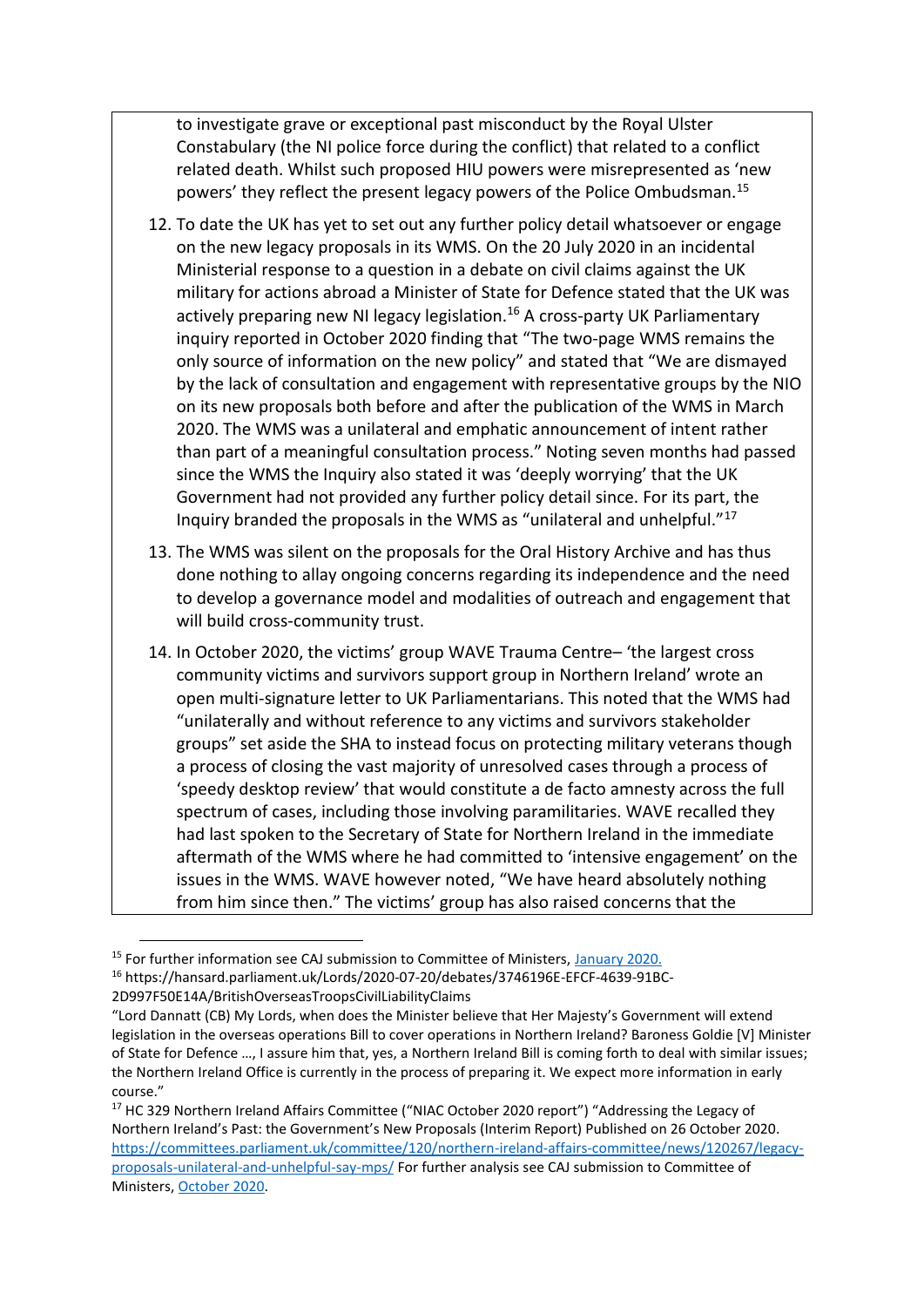Secretary of State is 'dangerously deluded' if he believes the WMS proposals will aid reconciliation.<sup>18</sup>

15. The Council of Europe Committee of Ministers having shown remarkable patience in the context of repeated missed deadlines by the UK, and having regularly urged the UK to honour its commitments to implement the SHA, issued an Interim Resolution in the NI cases in December 2020. In this the Committee of Ministers expressed 'profound concern' at a lack of any detailed information on the approach to legacy since the WMS of March, and called upon UK to legislate for the SHA. Detailed information has been sought from the UK by the 25 January 2021. 19

**Has the shortfall in data on virtually all aspects relating to truth, justice and reparation been addressed? For example, lack of data informing assessments of costs, distribution of efforts and effectiveness in each area of the mandate. (See: A/HRC/34/62/Add.1 para 123)**

- 1. There has been no official progress on this issue with the UK having passed over two opportunities to examine and publish relevant information. Under the GFA implementation legislation NI public authorities are under a legal obligation to impact assess new policies for their impacts on equality across protected grounds (ethnicity – including NI community background, gender, age, disability and others). The process for doing this is set out in statutory Equality Schemes that must be adopted by NI public authorities that contain binding commitments to equality impact assess new policies (through an initial stage known as 'equality screening') and to make available the results.<sup>20</sup>
- 2. **New legacy policy equality impacts:** Further to the Written Ministerial Statement of March 2020, the UK's Northern Ireland Office (NIO) proceeded to conduct an Equality Screening assessment of the new UK legacy policies. If undertaken correctly this exercise should highlight the differential impact – including discriminatory detriments, of the new policy on different groups of victims in relation to protected characteristics. One key area will be the impact of the new 'approach' to legacy involving severely limiting investigations, which will impact in particular on victims in 'state involvement' cases where there have been no previous effective and independent investigations. Whilst the NIO stated it had undertaken its Equality Screening exercise, it then unusually refused to release the document. CAJ and fellow human rights NGO the Pat Finucane Centre lodged a complaint with the enforcement agency, the Equality Commission for NI, who subsequently confirmed they would use their statutory powers to launch a formal investigation into the matter. $21$

<sup>18</sup> <http://wavetraumacentre.org.uk/news/wave-legacy-letter-to-mps/> [https://www.belfasttelegraph.co.uk/news/northern-ireland/ni-secretary-lewis-dangerously-deluded-over](https://www.belfasttelegraph.co.uk/news/northern-ireland/ni-secretary-lewis-dangerously-deluded-over-plansto-close-troubles-murder-cases-says-victims-group-39647230.html)[plansto-close-troubles-murder-cases-says-victims-group-39647230.html](https://www.belfasttelegraph.co.uk/news/northern-ireland/ni-secretary-lewis-dangerously-deluded-over-plansto-close-troubles-murder-cases-says-victims-group-39647230.html) 

<sup>19</sup> CM/ResDH(2020)367 [https://search.coe.int/cm/Pages/result\\_details.aspx?ObjectID=0900001680a097b6](https://search.coe.int/cm/Pages/result_details.aspx?ObjectID=0900001680a097b6)

<sup>&</sup>lt;sup>20</sup> Section 75 and Schedule 9 of the Northern Ireland Act 1998.

<sup>21</sup> Se[e https://www.bbc.co.uk/news/uk-northern-ireland-55304934](https://www.bbc.co.uk/news/uk-northern-ireland-55304934)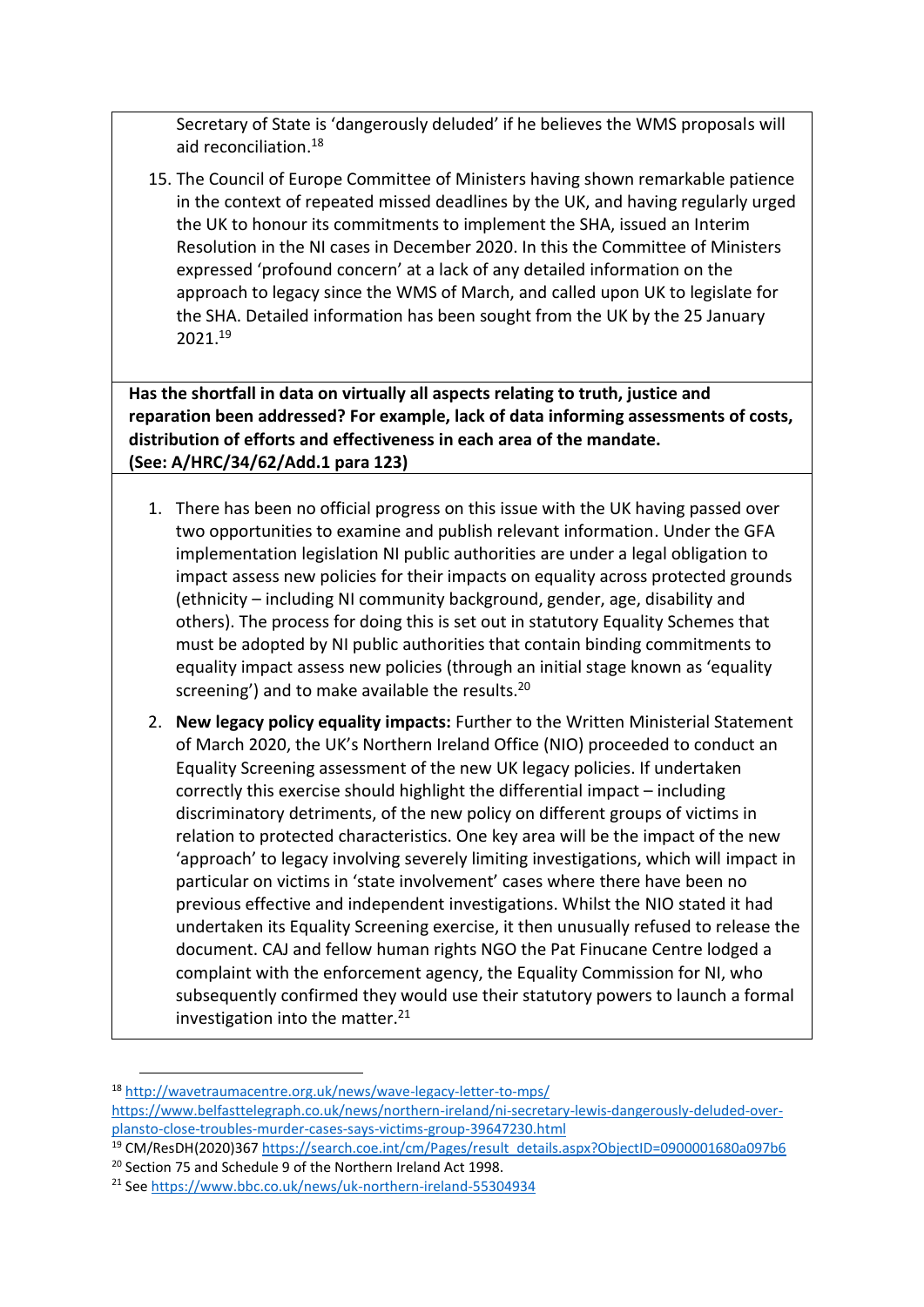3. **Reparations: victims' pension/payments:** the equality impact assessment process for the victims' pension policy provided a further opportunity to set out the differential impacts of different policy options for the scheme including gender gaps. Ultimately (as elaborated on below,) the UK took a policy decision to restrict the definition of victim for the purposes of payments to exclude persons with certain conflict related-convictions. The equality screening assessment should therefore have comparted the policy impact of this option with the option of reparations without this qualification. This would have provided an opportunity to assess the extent to which the criminal justice system was not applied equally during the conflict. This is alluded to in the UNSR report in relation to prosecutorial resources, there is also further evidence mostly from official archive documents, of differential application of the rule of law (for example in the maintenance in the early part of the conflict of separate arrest policies for Protestants and Catholics).<sup>22</sup> It is also reflected in the low number of convictions of members of the security forces for human rights violations during the conflict. Whilst such an analysis should have further shone a light on such matters and contributed to the production of data sought by the UNSR recommendation, such issues are entirely evaded in the published equality document for the policy.<sup>23</sup>

**Has the proposal made by the Lord Chief Justice of Northern Ireland to improve the efficacy of coroner inquests been supported? (See: A/HRC/34/62/Add.1 para 124)**

- 1. Yes, the Legacy Inquest Unit has been set up however its establishment was significantly delayed, with it not due to be operational until April 2020, this was then further delayed in the context of the Covid-19 pandemic. In early 2016 it had been proposed that the legacy inquest caseload could be completed in five years, and hence had it been established on time it would currently be concluding its work.
- 2. The delay was caused by the UK withholding the resources required to set up the Legacy Inquest Unit, including the unlawful blocking of a NI Department of Justice funding bid for by the DUP First Minister. Funding was eventually announced in February 2019 following successful litigation in March 2018 in the High Court of Northern Ireland against this blockage.
- 3. The Committee of Ministers at its September 2019 meeting strongly encouraged the authorities to ensure that the funding announced by the NI Department of Justice in February 2019 was rapidly released to ensure the establishment of the Legacy Inquests Unit, to ensure legacy inquests can be concluded without further delay. 24

<sup>24</sup> CM/Del/Dec(2019)1340/H46-30

<sup>22</sup> <https://www.patfinucanecentre.org/declassified-documents/arrest-policy-protestants>

<sup>&</sup>lt;sup>23</sup> CAJ Screening Decision Review Request: Northern Ireland Office: The Victims Payments Regulations 8 October 2020

https://search.coe.int/cm/Pages/result\_details.aspx?ObjectID=09000016809375a1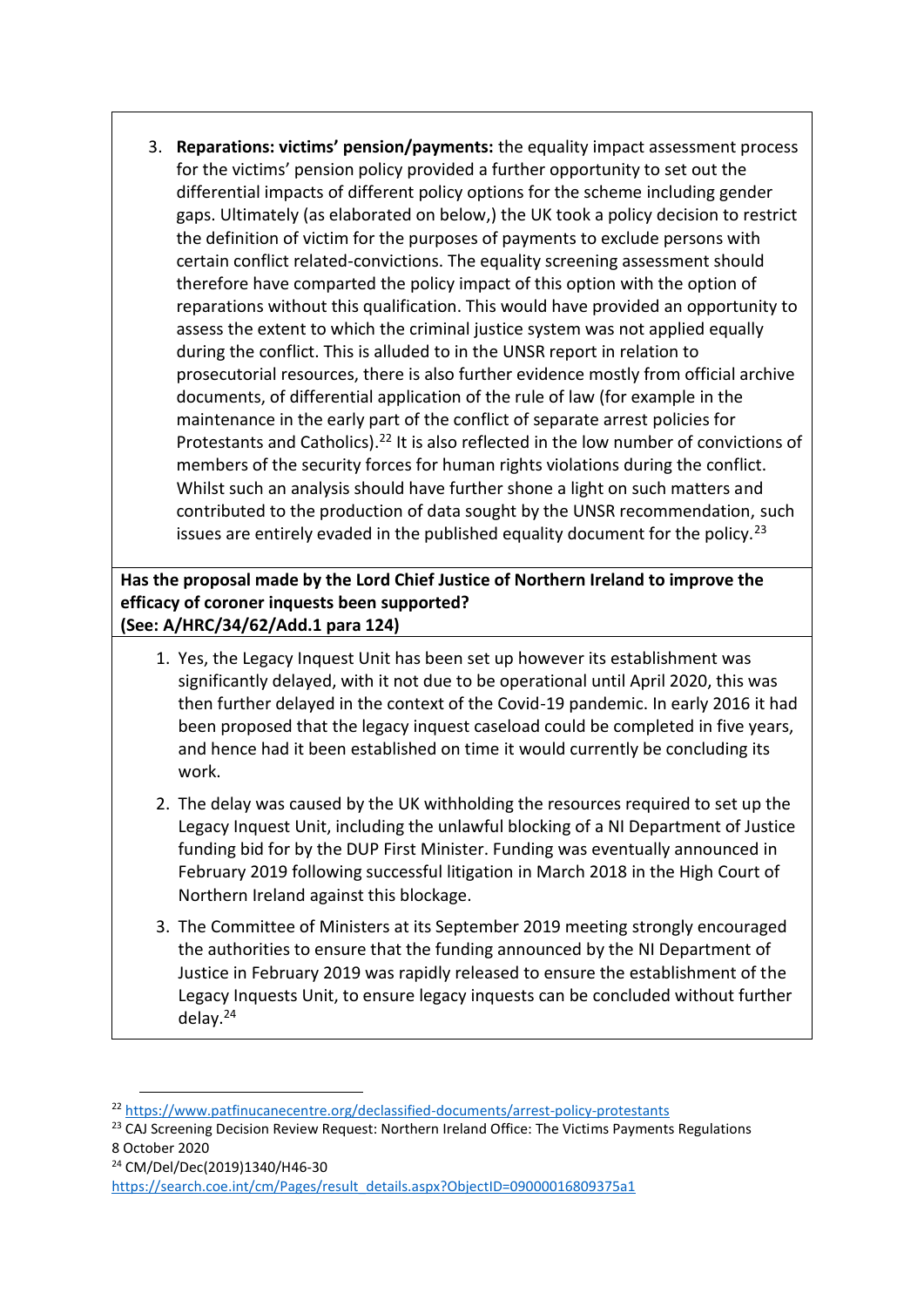4. An outstanding issue relates to the extent the NI Police and UK Ministry of Defence will comply with their legal obligations to disclose information to the Coroners Service.

**Has the structural and systemic dimensions of violence and rights violations and abuses been examined? Keeping in mind that, a comprehensive understanding of the past requires instruments that do not treat it merely as a series of unconnected events. (See: A/HRC/34/62/Add.1 para 125)**

- 1. There has been no official examination of systemic themes and patterns.
- 2. The SHA provided for the creation of an Implementation and Reconciliation Group (IRG). The purpose of this mechanism would be to oversee themes, archives, and information retrieval. Paragraph 51 of the SHA provides that, after five years of the operation of the other legacy mechanisms, a report on such themes should be commissioned by the IRG from 'independent academic experts'. It also stipulates that 'any potential evidence base for patterns and themes should be referred to the IRG from any of the legacy mechanisms, who may comment on the level of cooperation received'. Finally, it declares that 'this process should be conducted with sensitivity and rigorous intellectual integrity devoid of any political interference'. Paragraph 54 deals with the make-up of the IRG. It states that the IRG will consist of political appointees (DUP 3, Sinn Féin 2, one each from SDLP, UUP, Alliance, UK, and Irish government).
- 3. The present apparent abandonment of the SHA means this institution has not been established. Initially the UK did not wish to set the IRG up on a statutory basis and intended to exclude it from the SHA legislation. Following sustained political pressure including from the Irish government, the UK government changed its position and the IRG was included in the draft IRG bill in 2018. There were however significant issues regarding the provisions in the legislation. These included concerns that once appointed IRG members could be dismissed for party political reasons, due to a lack of safeguards in the bill. We also had concerns that the draft legislation introduced a requirement, not in the SHA, of a two-thirds majority for decisions – and that this appeared to have the purpose and/or effect of vesting a *de facto* veto in the unionist parties over IRG decisions. We also noted that the political configuration of the IRG reflected a formulation from the time the SHA was negotiated, and that this configuration had already subsequently changed (there is now more of an equal balance between designated unionist and nationalist party members of the NI Assembly and a growth in 'other' representatives). We argued that whilst this formulation was included in the SHA with a view to it being established in 2015 and that the most recent NI Assembly election to its establishment would be a more appropriate configuration.<sup>25</sup> Finally, we also had concerns that there was lack of protection with regard to the independence of the academics who would be appointed to the IRG to write the 'big picture' narrative of the conflict to ensure that they were not pressurised by the political appointees envisaged as over-seeing their work.

<sup>&</sup>lt;sup>25</sup> Model Bill Team response to SHA consultation 2018, pages xxxvi-iii.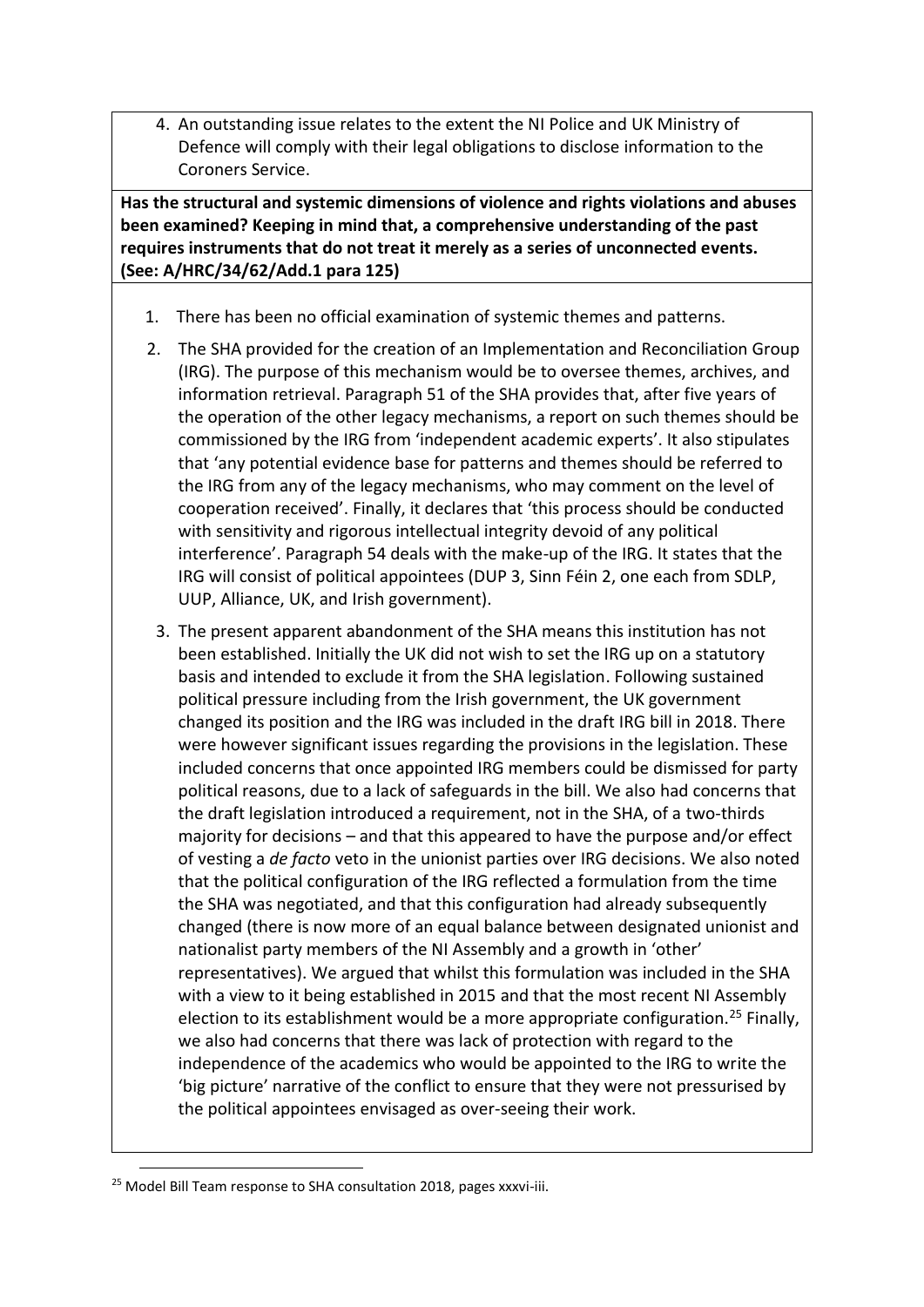## **Have truth, justice and reparation initiatives expanded their focus beyond cases leading to death to address violations and abuses such as torture, sexual harm, disappearances and illegal detention?**

(See: A/HRC/34/62/Add.1 para 126)

- 1. In relation to extension of the SHA mechanisms, there was no indication from the UK Government prior to the abandonment of the SHA, of a willingness to extend the remit of the HIU and ICIR beyond deaths. There were provisions however for victims who were injured in a conflict related incident where there were also fatalities, to receive investigation reports. The new proposals in the March 2020 WMS were too vague to be conclusive as to their intentions – however, there is no indication within same of any move to focus beyond deaths. $26$
- 2. None of the current legacy mechanisms focus on cases beyond deaths. As a result, victims and survivors seeking truth, justice and reparations have no remedy other than to engage in difficult and often protracted ligitation. In 2015 judicial review proceedings were issued challenging the failure to investigate, in accordance with Articles 2 & 3 ECHR, the treatment of the 'Hooded Men' who were interned in 1971 and subject to the 'five techniques'.<sup>27</sup> The NI Court of Appeal held that the treatment inflicted upon the men would now be characterised as torture; there was a legitimate expectation that there would be a full and effective investigation and the Police Service of NI (PSNI) Legacy Investigation Branch did not have the requisite independence to conduct same.<sup>28</sup>This is the subject of an appeal to the UK Supreme Court listed for hearing in June 2021.
- 3. As part of 'call in' mechanisms the PSNI can call in another police force to investigate particular crimes in which the PSNI may have a conflict of interest. The most high profile ongoing investigation relates to 'Operation Kenova' led by former Chief Constable of an English police force, Jon Boutcher. Operation Kenova has examined allegations of the role of an agent of the State within the IRA, which has investigated offences including potentially by members of the security forces. These offences relate to matters other than deaths, including kidnap, false imprisonment and torture.<sup>29</sup>

**Are truth seeking and justice arrangements incorporating procedures to guarantee both the reality and appearance of independence and impartiality? Are they being funded in a reliable way that guarantees independence and effectiveness, and allows for longterm planning? (See: A/HRC/34/62/Add.1 para 127)** 

1. In relation to the current residual mechanisms there continue to be problems with both funding and independence.

<sup>26</sup> <https://www.gov.uk/government/news/addressing-northern-ireland-legacy-issues>

 $27$  The subject of Ireland v. the United Kingdom (application no. 5310/71) and a request for a revison of this judgment: https://www.echr.coe.int/Documents/Press\_Q\_A\_Ireland\_UK\_ENG.pdf

<sup>28</sup> [https://www.judiciaryni.uk/judicial-decisions/summary-judgment-court-delivers-hooded-men-judgment-re](https://www.judiciaryni.uk/judicial-decisions/summary-judgment-court-delivers-hooded-men-judgment-re-mcguigan-and-mckenna)[mcguigan-and-mckenna](https://www.judiciaryni.uk/judicial-decisions/summary-judgment-court-delivers-hooded-men-judgment-re-mcguigan-and-mckenna) (CAJ represents Mary McKenna)

<sup>&</sup>lt;sup>29</sup> <https://www.opkenova.co.uk/> This team is also looking at other historic investigations relating to deaths.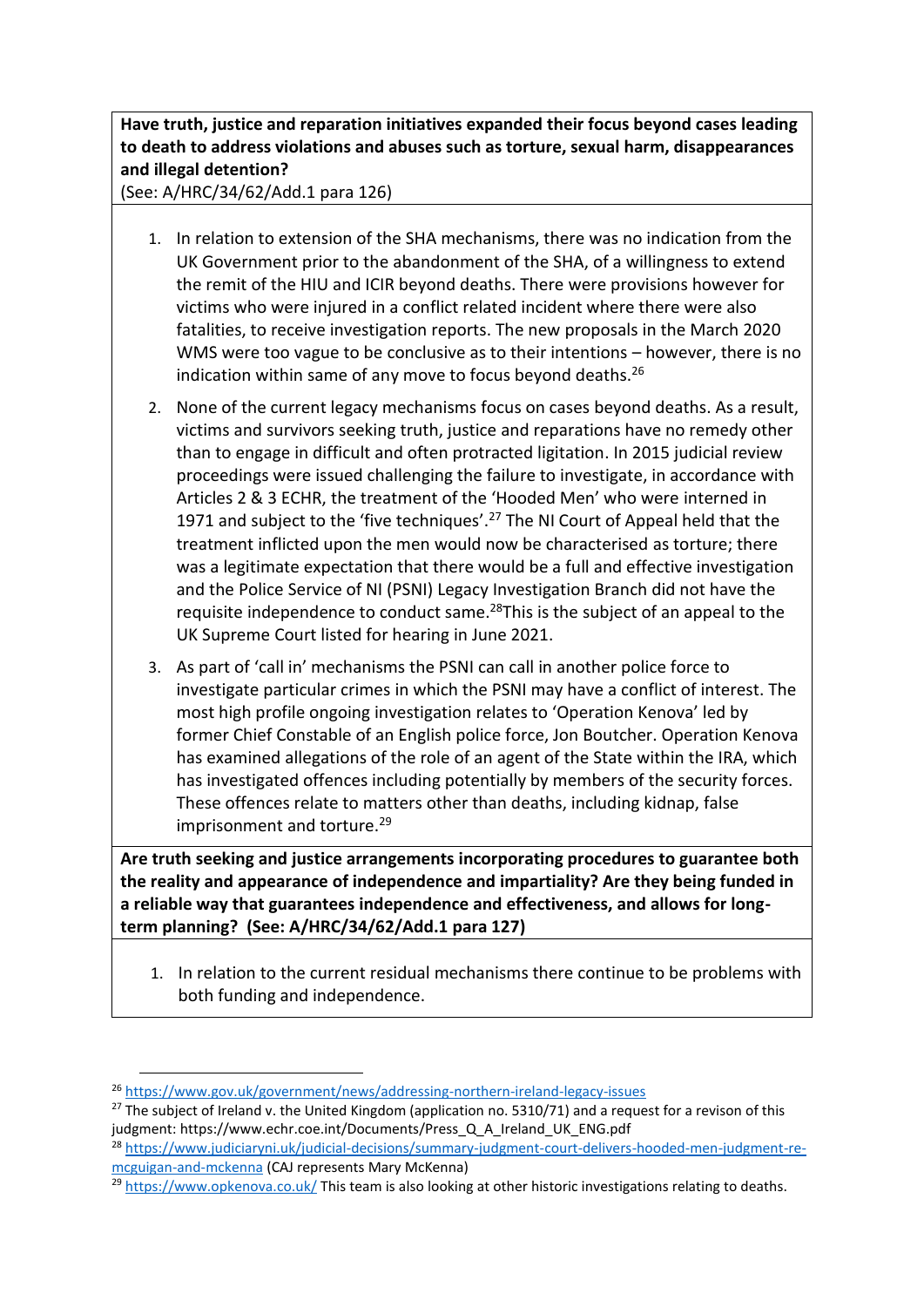- 2. Domestic litigation into deaths and torture has established that the Legacy Investigation Branch of the PSNI lacks requisite independence to carry out investigations into state involvement cases. The PSNI has appealed these NI High Court and Court of Appeal rulings to the UK Supreme Court.<sup>30</sup>
- 3. In addition to the aforementioned delays in funding the Legacy Inquest Unit, there has also been a persistent pattern of restricting funding to the Police Ombudsman's office (OPONI) with the impact of causing severe delays in the legacy work of the office. The CoE Committee of Ministers has raised the issues of concerns regarding the OPONI budget, as well as concerns regarding disclosure. In the recent Interim Resolution the Council of Europe reiterated "the vital role played by the OPONI in investigating historical cases and giving answers to families, strongly encouraged the authorities to continue to take all necessary measures to ensure that it has the capacity to conduct its work in an effective and timely manner;"<sup>31</sup>

**In his report, the Special Rapporteur stressed that adjudicating issues concerning disclosure is central to the credibility of truth and justice initiatives. To this end,** 

**•Has the use of "national security" as a blanket term been avoided in order to make transparent past practices that were, retrospectively, illegal under national and international law and of dubious effectiveness in furthering security?** 

**•Has the Government worked with academic and non-governmental experts to devise an approach that makes disclosure practices human rights and constitutionally compliant?** 

**(See: A/HRC/34/62/Add.1 para 128)**

- 1. The draft SHA bill subject to consultation in 2018 retained the National Security Veto.
- 2. Proposals were prepared by the Model Bill Team that would limit the 'national security veto' to decisions being taken by an independent decision maker (with judicial appeal) on the basis of criteria of only limiting the onward disclosure of information that 1) would reveal lawful, legitimate and current security force methodology and 2) put lives of identifiable individuals at risk. This was engaged on extensively with Government and others. 32
- 3. In the absence of final SHA legislation, it is not possible to ascertain the extent of any policy movement on the issue; however, by the time of the draft SHA bill the UK had conceded that there should be a limited right to judicial appeal over national security redactions. The problem with this however is that if the 'national security' rationale for excluding information is interpreted very broadly then there is a risk that it will be used to prevent information going to families simply to

<sup>&</sup>lt;sup>30</sup> Rulings in **Barnard** and (re torture) McQuillan, McKenna and McGuigan.

<sup>31</sup> [https://search.coe.int/cm/Pages/result\\_details.aspx?ObjectID=0900001680a097b6](https://search.coe.int/cm/Pages/result_details.aspx?ObjectID=0900001680a097b6)

<sup>32</sup> [https://www.dealingwiththepastni.com/project-outputs/project-reports/dealing-with-the-past-in-northern](https://www.dealingwiththepastni.com/project-outputs/project-reports/dealing-with-the-past-in-northern-ireland-a-proposed-model-for-information-redaction-under-the-stormont-house-agreement)[ireland-a-proposed-model-for-information-redaction-under-the-stormont-house-agreement](https://www.dealingwiththepastni.com/project-outputs/project-reports/dealing-with-the-past-in-northern-ireland-a-proposed-model-for-information-redaction-under-the-stormont-house-agreement)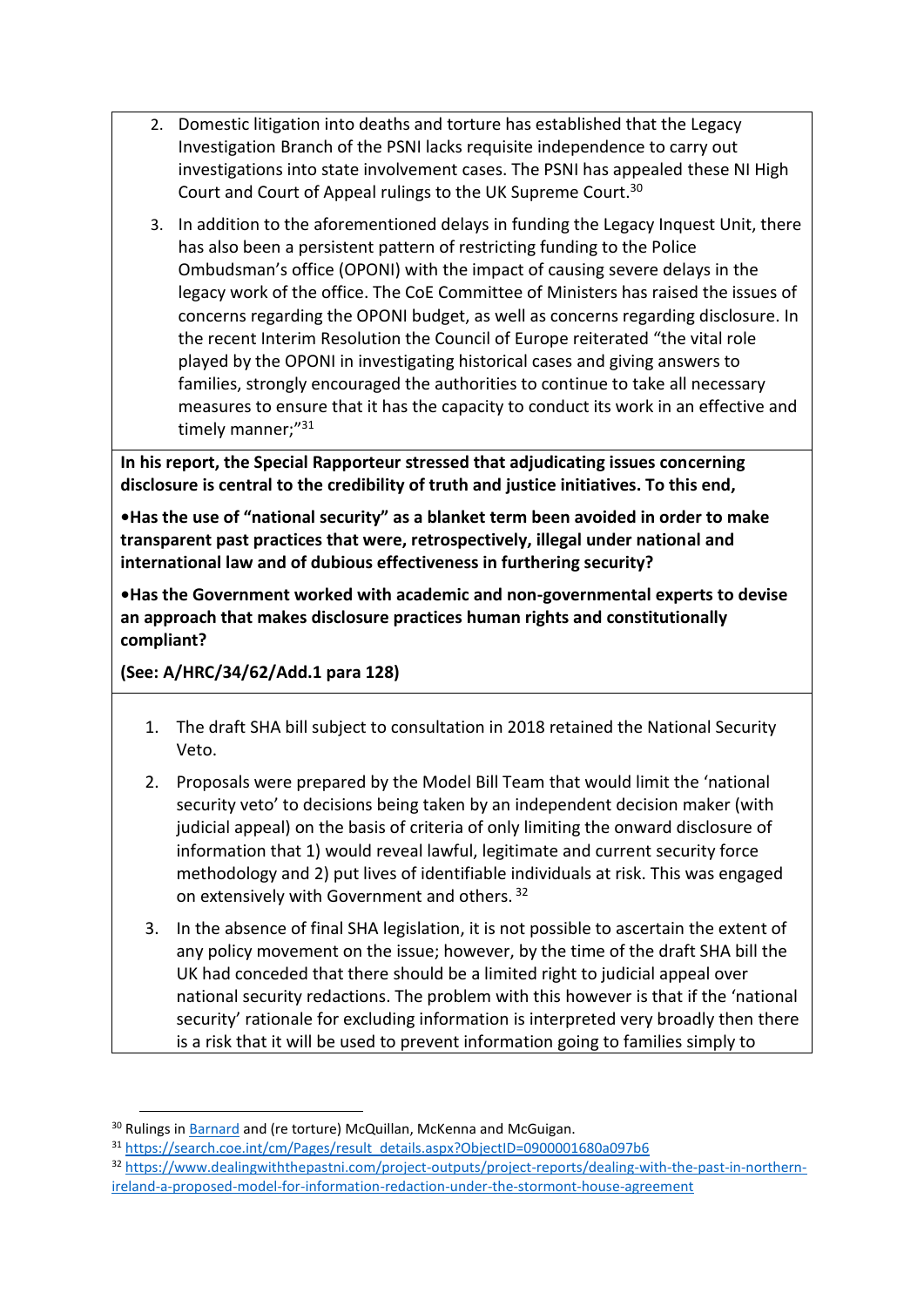prevent information on unlawful or embarrassing activities by state actors coming into the public domain.

- 4. The National Security Veto in the draft SHA legislation focused around the concept of 'sensitive' information. This included, but was not limited to, any information, which hypothetically could prejudice UK's undefined 'national security' interests. In addition, it also included *any information*, which was supplied by the security and intelligence services, or any intelligence information from the police or military. This intelligence information could then be redacted out of reports to victims' families on vague 'national security grounds.'
- 5. In essence, this definition would allow the concealment by a UK Government Minister of the involvement of agents of the state (in the usual form of security force informants infiltrated within paramilitary organisations) in a conflict-related killing.
- 6. The draft Bill would have also placed an overarching duty on the HIU to 'not do anything' that might 'prejudice' the undefined 'national security interests of the United Kingdom'.

**When national security has been served within the limits of the law, is it allowing for adequate means of comprehensive redress in cases of breach of obligations?**  (See: A/HRC/34/62/Add.1 para 129)

- 1. A report by the Police Ombudsman in 2016 found that paramilitary collusion had been a significant feature in the sectarian 1994 Loughinisland massacre where Loyalist paramilitaries had opened fire in a pub whilst an Ireland world cup match was taking place. The Ombudsman's report had included 'national security' redactions of material but confirmed that such material had nevertheless informed its conclusions. The report revealed, "police informants at the most senior levels within Loyalist paramilitary organisations were involved in an importation of guns and ammunition into Northern Ireland" from apartheid South Africa in the 1980s and that these weapons had been used in the Loughinisland massacre and at least 70 murders and attempted murders.<sup>33</sup> The report is heavily reliant on intelligence material that would have been classified as 'sensitive' material subject to ministerial veto had the SHA national security veto been in place.
- 2. The following year an award winning, Emmy nominated, documentary in 2017 'No Stone Unturned' – revealed further evidence of human rights violations through collusion in the Loughinisland massacre. This included identifying an alleged agent of the state within the murder cell and revealing the identity of the chief suspect as well as investigative failures. This information would also largely fall to be redacted 'national security' information.
- 3. Following the revelations of the film there were no arrests of persons suspected of involvement in the murders, but the PSNI launched an operation involving over

<sup>33</sup> https://www.policeombudsman.org/Investigation-Reports/Historical-Reports/The-murders-at-the-Heights-Bar-in-Loughinisland-Po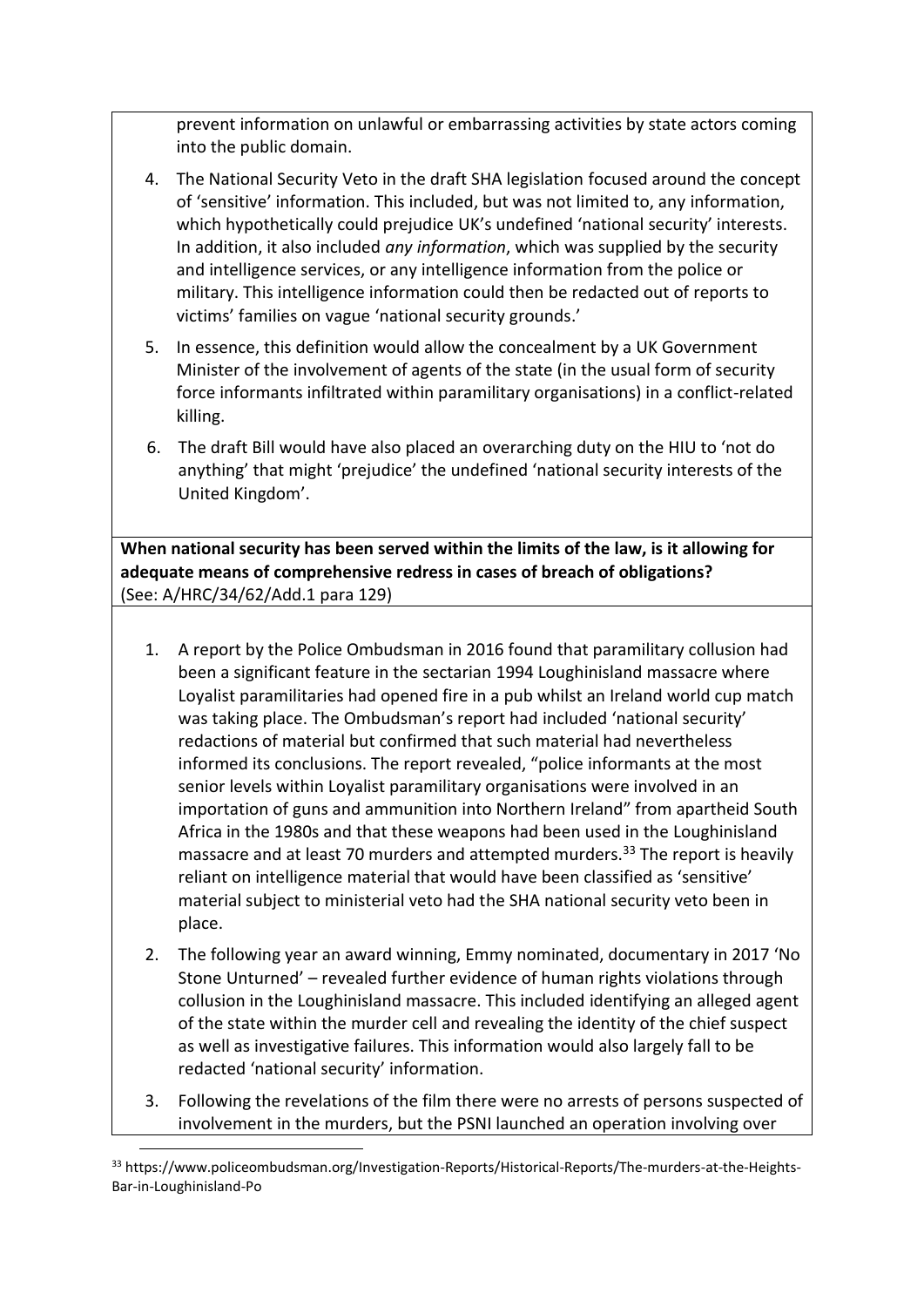100 officers which arrested the journalists who made the documentary and raided their homes and offices of four media firms seizing significant amounts of confidential journalistic material, much of which did not relate to Loughinisland but to other cases which may include evidence of human rights violations. The two journalists Trevor Birney and Barry McCaffrey, were arrested in August 2018, and released on conditional police bail. The arrests related to the charge of 'theft' of an official document, as the documentary had relied on a leaked Police Ombudsman internal report. The Police Ombudsman had however not reported any theft.

- 4. Judicial review proceedings were then taken challenging the legality of the search and seizure of journalistic material. The arrests prompted significant concern from human rights and press freedom and representative bodies as well as international attention including the UN Committee Against Torture.<sup>34</sup> Further details are found on a Council of Europe alert and Media Freedom report.<sup>35</sup>
- 5. In late May 2019, the High Court in Belfast ruled that the Police searches had been unlawful and ordered the return of all seized journalistic material. The court rebuked the police involved for their actions.<sup>36</sup> The police several days later announced they were dropping their investigation against Mr McCaffery and Mr Birney.<sup>37</sup> The arrest of the journalists caused a public outcry and, although the court ruling has vindicated their position and that of EHCR Article 10 compliance regarding journalistic material, the police actions still leave a chill factor for journalists in relation to protecting sources and exposing human rights violations in what is considered the 'national security' realm.
- 6. There are many other examples of misuse by the UK of current national security vetoes. This includes the decision to close the national archive files relating to two children killed by plastic bullets, - Paul Whitters (killed 25 April 1981, aged 15) and Julie Livingstone (killed 13 May 1981, aged 14) for up to 50 years for 'national security' reasons.

## **On reparations, has the issue concerning pensions for almost 500 seriously injured victims been resolved?**

(See: A/HRC/34/62/Add.1 para 130)

1. The pension ("Victims' Payments") has been legislated for but not yet commenced. At the time of writing, the payments are held up, as the budget has not yet been provided.

<sup>34</sup> Ibid, CAT/C/GBR/CO/6, Para 40

<sup>35</sup> https://mappingmediafreedom.ushahidi.io/posts/22627 [https://www.coe.int/en/web/media-freedom/detail-](https://www.coe.int/en/web/media-freedom/detail-alert?p_p_id=sojdashboard_WAR_coesojportlet&p_p_lifecycle=0&p_p_col_id=column-1&p_p_col_count=1&_sojdashboard_WAR_coesojportlet_alertId=39053000)

[alert?p\\_p\\_id=sojdashboard\\_WAR\\_coesojportlet&p\\_p\\_lifecycle=0&p\\_p\\_col\\_id=column-](https://www.coe.int/en/web/media-freedom/detail-alert?p_p_id=sojdashboard_WAR_coesojportlet&p_p_lifecycle=0&p_p_col_id=column-1&p_p_col_count=1&_sojdashboard_WAR_coesojportlet_alertId=39053000)

[<sup>1&</sup>amp;p\\_p\\_col\\_count=1&\\_sojdashboard\\_WAR\\_coesojportlet\\_alertId=39053000](https://www.coe.int/en/web/media-freedom/detail-alert?p_p_id=sojdashboard_WAR_coesojportlet&p_p_lifecycle=0&p_p_col_id=column-1&p_p_col_count=1&_sojdashboard_WAR_coesojportlet_alertId=39053000)

<sup>36</sup> [https://www.theguardian.com/uk-news/2019/may/31/northern-ireland-judge-rebukes-police-for-seizing](https://www.theguardian.com/uk-news/2019/may/31/northern-ireland-judge-rebukes-police-for-seizing-papers-from-journalists)[papers-from-journalists](https://www.theguardian.com/uk-news/2019/may/31/northern-ireland-judge-rebukes-police-for-seizing-papers-from-journalists)

<sup>37</sup> [https://www.theguardian.com/uk-news/2019/jun/04/loughinisland-journalists-police-investigation](https://www.theguardian.com/uk-news/2019/jun/04/loughinisland-journalists-police-investigation-dropped-redacted-document-no-stone-unturned)[dropped-redacted-document-no-stone-unturned](https://www.theguardian.com/uk-news/2019/jun/04/loughinisland-journalists-police-investigation-dropped-redacted-document-no-stone-unturned)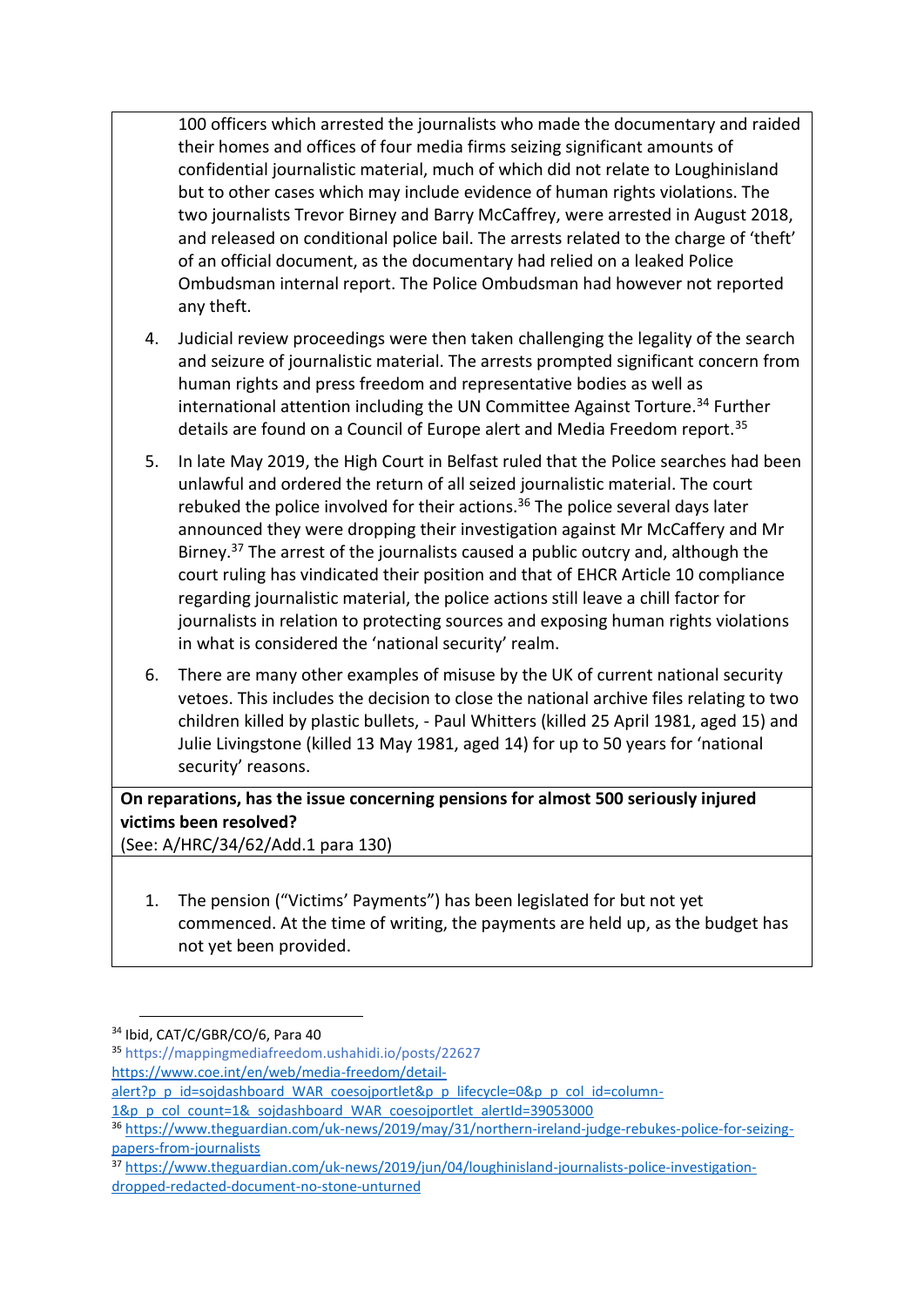- 2. The victims' pension had been sought since around 2013, was included in the SHA and referenced in the SR report. The issue became intertwined with attempts by unionist parties and some campaigning groups to change the current universal definition of a victim of the conflict found in NI legislation, to a definition of victim that would largely exclude victims of the State.<sup>38</sup>
- 3. Ultimately, the UK Parliament legislated under Section 10 of the Northern Ireland (Executive Formation etc.) Act 2019, to oblige the Secretary of State for NI to, by January 2020, establish by secondary legislation a victims payment schemes for those injured as a result of a conflict related incident. The Secretary of State consequently passed the Victims' Payments Regulations 2020.<sup>39</sup> The definition of a victim was ultimately restricted. The regulations and accompanying guidance restricted eligibility to prevent applications from persons injured as a 'at their own hand' but also to limit eligibility for persons that had conflict related convictions (that could be unrelated to the incident in which they were injured.)
- 4. The Regulations obliged a NI Executive department being designated to take the victims payments scheme forward. However, the Sinn Féin deputy First Minister declined to do this on grounds of the changed definition of victim for the scheme. Both the Sinn Féin and DUP First Ministers also objected to the lack of provision of resources to pay for the scheme from the UK Government. In August 2020, the High Court in Northern Ireland found that the deputy First Minister had acted unlawfully in failing to designate a Department.<sup>40</sup> Consequently, the First Ministers then designated the NI Department of Justice to administer the scheme. However, the question of resources for the scheme remains outstanding. The NI Department of Justice has anticipated the scheme will be opened for applications by March 2021, but this is "subject to funding for the scheme being made available." 41

**Have discriminatory barriers to reintegrate demobilized persons been eliminated, as recommended by the Fresh Start Panel? (i.e. legislative and other discriminatory barriers that prevent former prisoners from having their full citizenship restored- such as access to employment opportunities, and restrictions on pensions and eligibility for home insurance or bank loans).** 

**(See: A/HRC/34/62/Add.1 para 131)**

1. The Fresh Start panel led to an NI Executive Action Plan in 2016 leading to a commitment that firstly the Fair Employment and Treatment Order 1998 (FETO) should be amended, and secondly that "employers' guidance should be implemented in respect of public sector recruitment and vetting."

<sup>&</sup>lt;sup>38</sup> The present universal definition of victim is found in The Victims and Survivors (Northern Ireland) Order 2006, Article 3. <https://www.legislation.gov.uk/nisi/2006/2953/article/3>for discussion on proposed changes to the definition by the DUP and Ulster Human Rights Watch see the following written evidence from CAJ to a UK Parliamentary Committee:

[http://data.parliament.uk/writtenevidence/committeeevidence.svc/evidencedocument/northern-ireland](http://data.parliament.uk/writtenevidence/committeeevidence.svc/evidencedocument/northern-ireland-affairs-committee/consultation-on-implementation-of-the-stormont-house-agreement/written/106404.html)[affairs-committee/consultation-on-implementation-of-the-stormont-house-agreement/written/106404.html](http://data.parliament.uk/writtenevidence/committeeevidence.svc/evidencedocument/northern-ireland-affairs-committee/consultation-on-implementation-of-the-stormont-house-agreement/written/106404.html)

<sup>39</sup> <https://www.legislation.gov.uk/uksi/2020/103/contents/made>

<sup>40</sup> <https://www.judiciaryni.uk/judicial-decisions/2020-niqb-57>

<sup>41</sup> <https://www.justice-ni.gov.uk/victims-payment-scheme> [accessed 11 January 2021].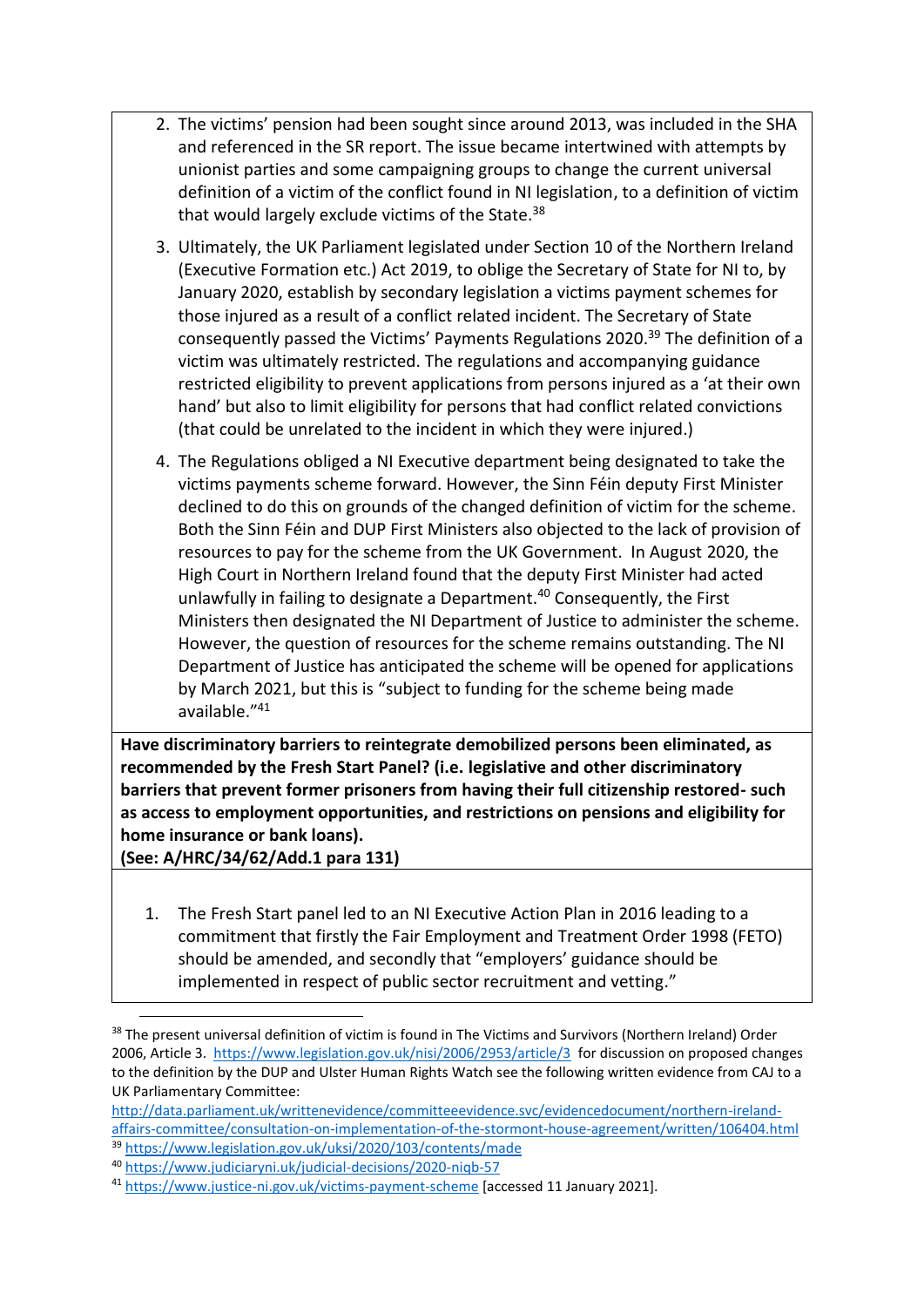- 2. Employers' guidance has been progressed and advocates that "Employers should ignore any conflict-related conviction unless it is considered to be materially relevant to the post" that "conflict-related convictions will only be relevant in exceptional circumstances" and to be relevant the conviction must be "manifestly incompatible with the position in question".<sup>42</sup>
- 3. However, the FETO legislation, which contains exemptions that can be harnessed to exclude persons with conflict-related convictions from protection has not yet been amended.<sup>43</sup> There are also other legislative and policy provisions, which constitute a barrier for ex-prisoners that have not vet been amended.<sup>44</sup>

## **Have all stakeholders re-engaged in adopting a bill of rights for Northern Ireland? (See: A/HRC/34/62/Add.1 para 135)**

- 1. Under the NDNA Agreement, a special 'Ad Hoc' Committee of the NI Assembly has been established and is actively taking written and oral evidence.<sup>45</sup>
- 2. The UK however continues to subject the NI Bill of Rights commitment to a prerequisite – expressly not contained in the GFA – of political consensus between NI political parties as to its content. As was anticipated in the GFA there will not be such consensus over the Bill of Rights. This is why the GFA expressly deferred to an independent body – the NIHRC – to advise (as it did in 2008) as to the content of a Bill of Rights – and the UK Parliament to legislate on the matter.

**Have policy instruments been enacted to remove exclusionary barriers, reduce inequalities and minimize poverty? Such measures are essential for non-recurrence. (See: A/HRC/34/62/Add.1 para 136)**

1. The UK-Ireland St Andrews Agreement 2006 placed a statutory duty on the NI Executive to adopt a high-level strategy to tackle poverty, social exclusion and patterns of deprivation based on objective need. The adoption of such a strategy was however blocked when devolution was restored and CAJ took a successful

<sup>42</sup> <https://www.reviewpanel.org/support/employers/>

<sup>&</sup>lt;sup>43</sup> FETO is anti-discrimination legislation that protects against discrimination on grounds of 'political opinion'. Whilst this in theory this should afford protection and remedy against a job refusal on the basis that the applicant is a republican or loyalist as a 'political opinion' the problematic provision is in s2(4) of FETO which states: "In this Order any reference to a person's political opinion does not include an opinion which consists of or includes approval or acceptance of the use of violence for political ends connected with the affairs of Northern Ireland, including the use of violence for the purpose of putting the public or any section of the public in fear'." It is this provision which has been successfully used to justify job refusals to ex-prisoners. As set out in the Review Panel Report "Article 2(4) means that those with conflict-related convictions are not, under FETO and other vetting and disbarring laws and procedures, protected from unlawful discrimination on grounds of religion and/or political opinion."2<sup>nd</sup> Review Panel Report, May 2016, <https://www.reviewpanel.org/about-us/reports/> p6.

<sup>&</sup>lt;sup>44</sup> As above Paragraph 8.3. "Rehabilitation of Offenders legislation permit exclusion, from employment, on the basis of opinion and/or conviction. Former conflict-related prisoners can and have been excluded from employment under both forms of legislation. In effect persons with conflict-related convictions cannot challenge this because of the exception in Article 2(4) FETO. Disbarring and vetting is also obtained via Counter Terrorist Check (CTC), Security Clearance Checks (SC) and Developed Vetting (DV)."

<sup>45</sup> [http://www.niassembly.gov.uk/assembly-business/committees/2017-2022/ad-hoc-committee-on-a-bill-of](http://www.niassembly.gov.uk/assembly-business/committees/2017-2022/ad-hoc-committee-on-a-bill-of-rights/)[rights/](http://www.niassembly.gov.uk/assembly-business/committees/2017-2022/ad-hoc-committee-on-a-bill-of-rights/)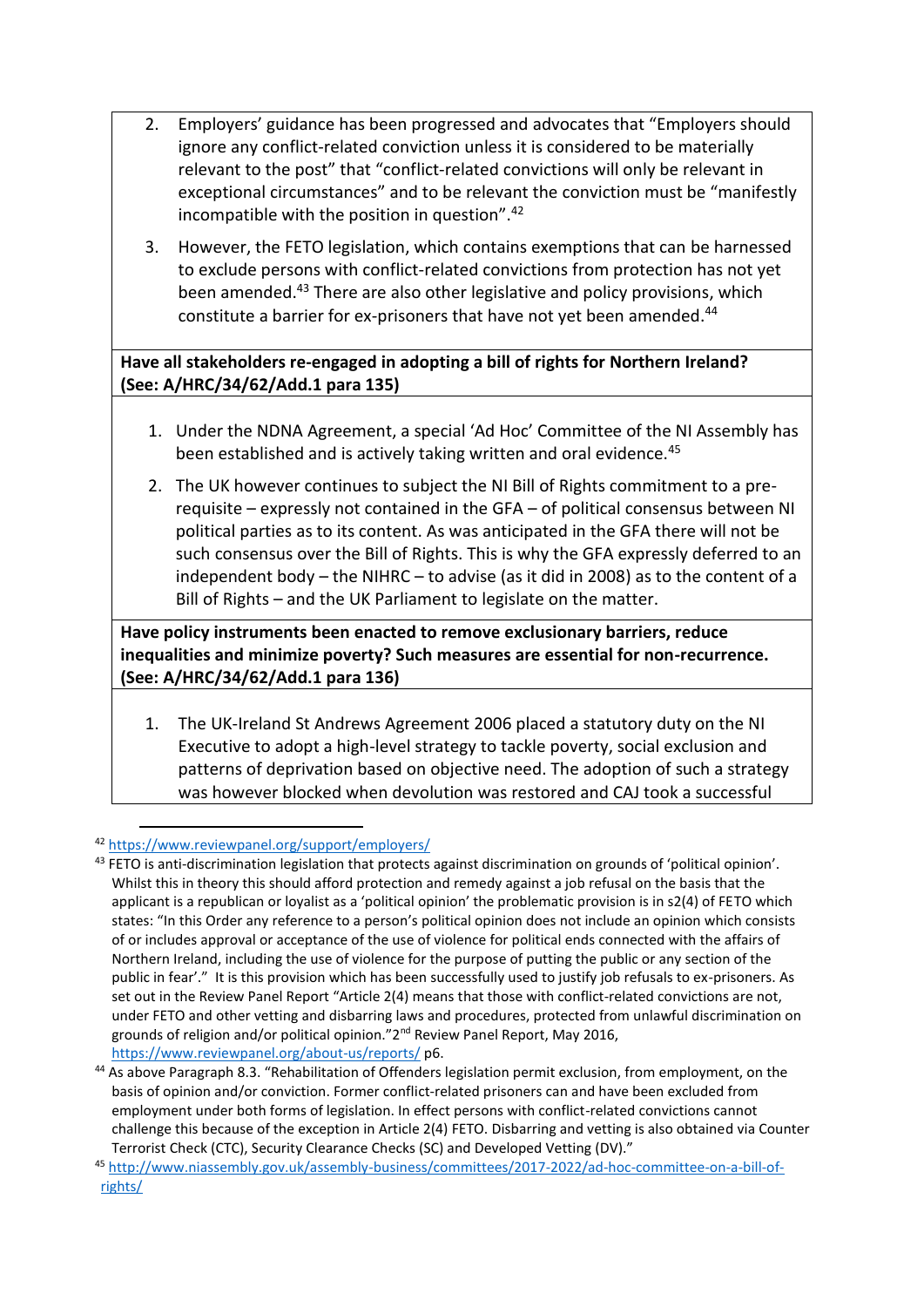judicial review in 2015 that found the NI Executive had acted unlawfully by not adopting the anti-poverty strategy. Four of the five parties to the NI Executive (all bar the DUP) welcomed the judgment against the NI Executive. There was very limited progress in the Executive from 2016 where a DUP Communities Minister was responsible for the development of the strategy. During the collapse of the institutions from 2017-2020 there was no NI Executive to adopt the anti-poverty strategy and the duty lay dormant.

2. On the restoration of devolution in early 2020 saw the Communities Department being taken by a Sinn Féin Minister. Following some initial delay due to Covid-19 there has now been considerable progress on developing the strategy with an independent expert advisory panel established and a time bound process established for the development of the strategy and a number of equality strategies (on gender, disability and sexual orientation.) $46$ 

**Have any further laws, regulations, policies, administrative decisions or other measures affecting the promotion of truth, justice, reparation and guarantees of non-recurrence been implemented following the Special Rapporteur's visit?** 

Covert Human Intelligence Sources (Criminal Conduct) Bill

- 1. The UK Government introduced and rushed through the House of Commons of the UK Parliament in ten days (5-15 October 2020) the Covert Human Intelligence Sources (Criminal Conduct) Bill (CHIS Bill).<sup>47</sup>
- 2. The CHIS Bill is in response to the 'Third Direction' litigation from CAJ and fellow NGOs PFC, Reprieve and Privacy International. The litigation that challenges the ECHR compatibility of present MI5 Guidelines to authorise criminal offences by informants.
- 3. The CHIS Bill would legislate to allow police, security and other bodies to authorise crimes by informants, and for such authorised criminal offences to be 'lawful for all purposes' not attracting civil or criminal liability. In essence, for the first time such crime is to be put beyond the reach of the rule of law entirely.<sup>48</sup> There are no express limits in the CHIS Bill as to which crimes can be authorised. Government has rejected amendments tabled by cross-party MPs to set limits preventing authorisation of offences that would constitute breaches of ECHR rights (killings, torture, sexual violence, kidnap, false imprisonment). Such limits have been placed on the bill by an amendment by the upper chamber, however the bill has now returned to the House of Commons and there is no indication the UK Government will change its position.
- 4. The CHIS Bill will unravel key non-recurrence peace process reforms. In particular, the CHIS Bill undermines the reforms that ensure the independence of

<sup>46</sup> <https://www.communities-ni.gov.uk/articles/social-inclusion-strategies>

<sup>47</sup> <https://services.parliament.uk/Bills/2019-21/coverthumanintelligencesourcescriminalconduct.html>

<sup>48</sup> For further information, see the joint briefing to Parliament by the Third Direction applicants.

[https://caj.org.uk/2020/10/01/briefing-for-second-reading-of-the-covert-human-intelligence-sources-criminal](https://caj.org.uk/2020/10/01/briefing-for-second-reading-of-the-covert-human-intelligence-sources-criminal-conduct-bill/)[conduct-bill/](https://caj.org.uk/2020/10/01/briefing-for-second-reading-of-the-covert-human-intelligence-sources-criminal-conduct-bill/)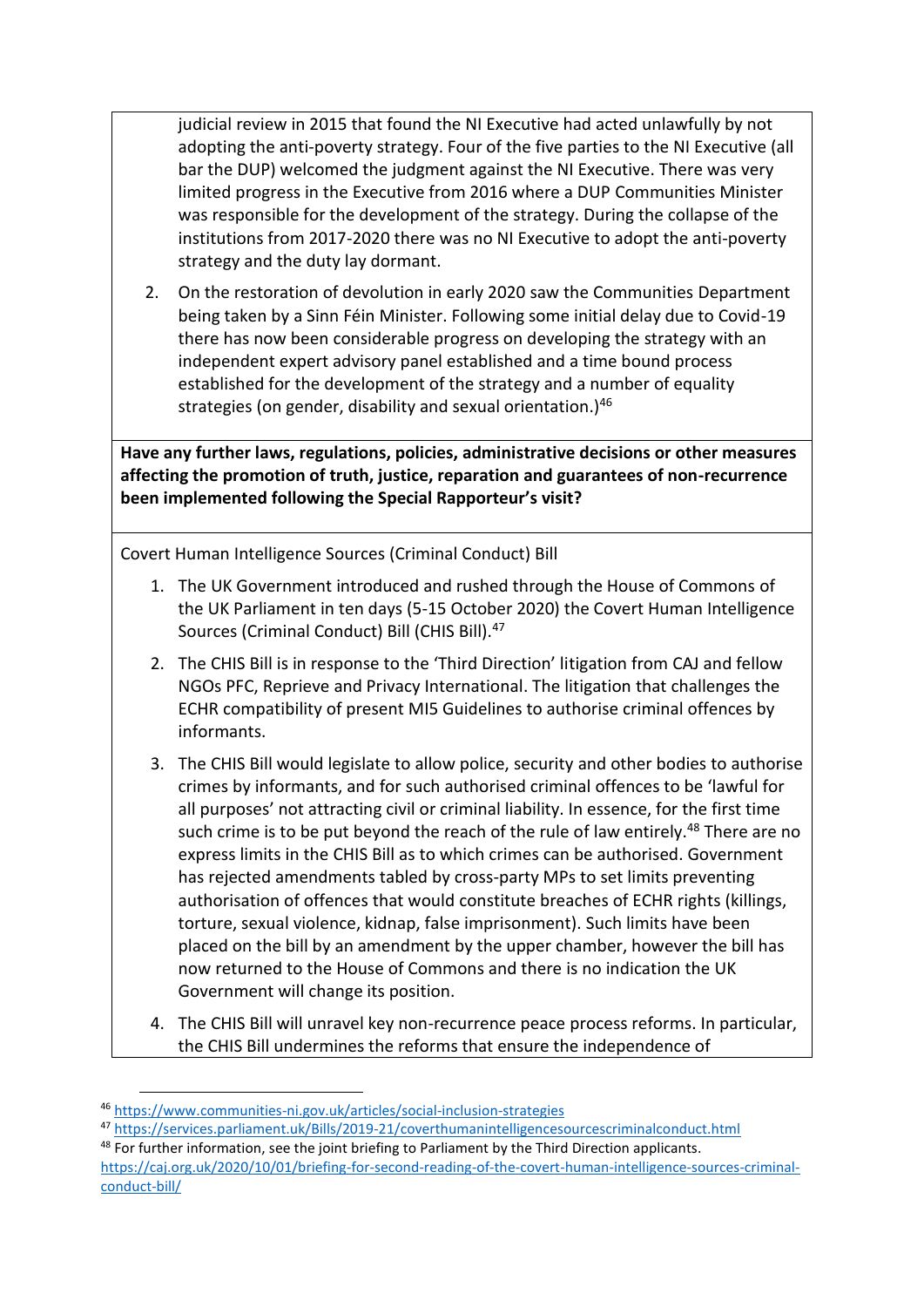prosecutorial decisions in NI, and the related giving of reasons for decisions not to prosecute in cases involving the security forces, or suspected security force collusion through informants in paramilitary groups. The CHIS Bill would preclude a prosecutorial decision being taken *at all* for crimes by informants that have been authorised by handlers, as the crime in question will no longer constitute a criminal offence that can be prosecuted. The CHIS Bill also expressly provides for authorisation for criminal offences to be committed outside of the UK, including in the jurisdiction of Ireland. Government to date has evaded answering questions as to whether the authorities of other countries will be informed when UK agencies 'authorise' criminal offences to be committed within their jurisdiction.

"Independent Review of Administrative Law"

5. The ability of citizens and NGOs to challenge unlawful practices of public authorities and failures to properly discharge statutory duties has been key to the progress of legacy cases in NI, including those in the present group of cases. Concerningly the UK Government has moved quickly to set up an 'Independent Review of Administrative Law', which has already launched a fast tracked public consultation process. The purpose of the review appears to be to seek to limit the powers of the judiciary to prevent unlawful practices by Government and other public authorities. The focus is on limiting the provisions for Judicial Review of decisions, with the Terms of Reference focusing on limiting such provisions and related matters such as Governments' duty of candour to the Courts.<sup>49</sup>

High level political attacks on lawyers

6. From the highest level of Government (the Prime Minister and Home Secretary), politically discriminatory attacks have been launched against the legal profession.<sup>50</sup> Such discourse risks creating a climate of hostility against the legal profession and undermining the rule of law. The case of Pat Finucane and the demonising political discourse that preceded his murder are a chilling reminder as to the dangers lawyers can face in such contexts. In this instance, the attacks have largely focused on lawyers upholding the rule of law in relation to immigration cases and have already been followed by a widely reported racist knife attack on a firm of lawyers in London where threats were made to kill a member of staff. A suspect has now been charged in relation to this attack.<sup>51</sup> On 25 October a letter was issued signed by over 800 former UK judges, lawyers and legal academics raising concerns that the Prime Minister and Home Secretary had endangered "the personal safety of lawyers through their abusive attacks on the profession" had displayed "hostility" towards lawyers had undermined the rule of law and effectively risked the lives of those working in the justice system.<sup>52</sup>

<sup>52</sup> [https://www.theguardian.com/politics/2020/oct/25/lawyers-ask-johnson-and-patel-to-apologise-for](https://www.theguardian.com/politics/2020/oct/25/lawyers-ask-johnson-and-patel-to-apologise-for-endangering-colleagues)[endangering-colleagues](https://www.theguardian.com/politics/2020/oct/25/lawyers-ask-johnson-and-patel-to-apologise-for-endangering-colleagues) "The signatories include three former justices of the UK supreme court, five retired appeal court judges, three former high court judges, the lawyer heads of four Oxford University colleges, more

<sup>49</sup> For further information see CAJ's submission to the Review: [https://caj.org.uk/2020/10/27/caj-response-to](https://caj.org.uk/2020/10/27/caj-response-to-the-independent-review-of-administrative-law-iral/)[the-independent-review-of-administrative-law-iral/](https://caj.org.uk/2020/10/27/caj-response-to-the-independent-review-of-administrative-law-iral/)

<sup>50</sup> [https://www.theguardian.com/law/2020/oct/06/legal-profession-hits-back-at-boris-johnson-over-lefty](https://www.theguardian.com/law/2020/oct/06/legal-profession-hits-back-at-boris-johnson-over-lefty-lawyers-speech)[lawyers-speech](https://www.theguardian.com/law/2020/oct/06/legal-profession-hits-back-at-boris-johnson-over-lefty-lawyers-speech)

<sup>51</sup> [https://www.theguardian.com/uk-news/2020/oct/23/man-faces-terror-charge-over-alleged-attack-at](https://www.theguardian.com/uk-news/2020/oct/23/man-faces-terror-charge-over-alleged-attack-at-immigration-law-firm)[immigration-law-firm](https://www.theguardian.com/uk-news/2020/oct/23/man-faces-terror-charge-over-alleged-attack-at-immigration-law-firm)